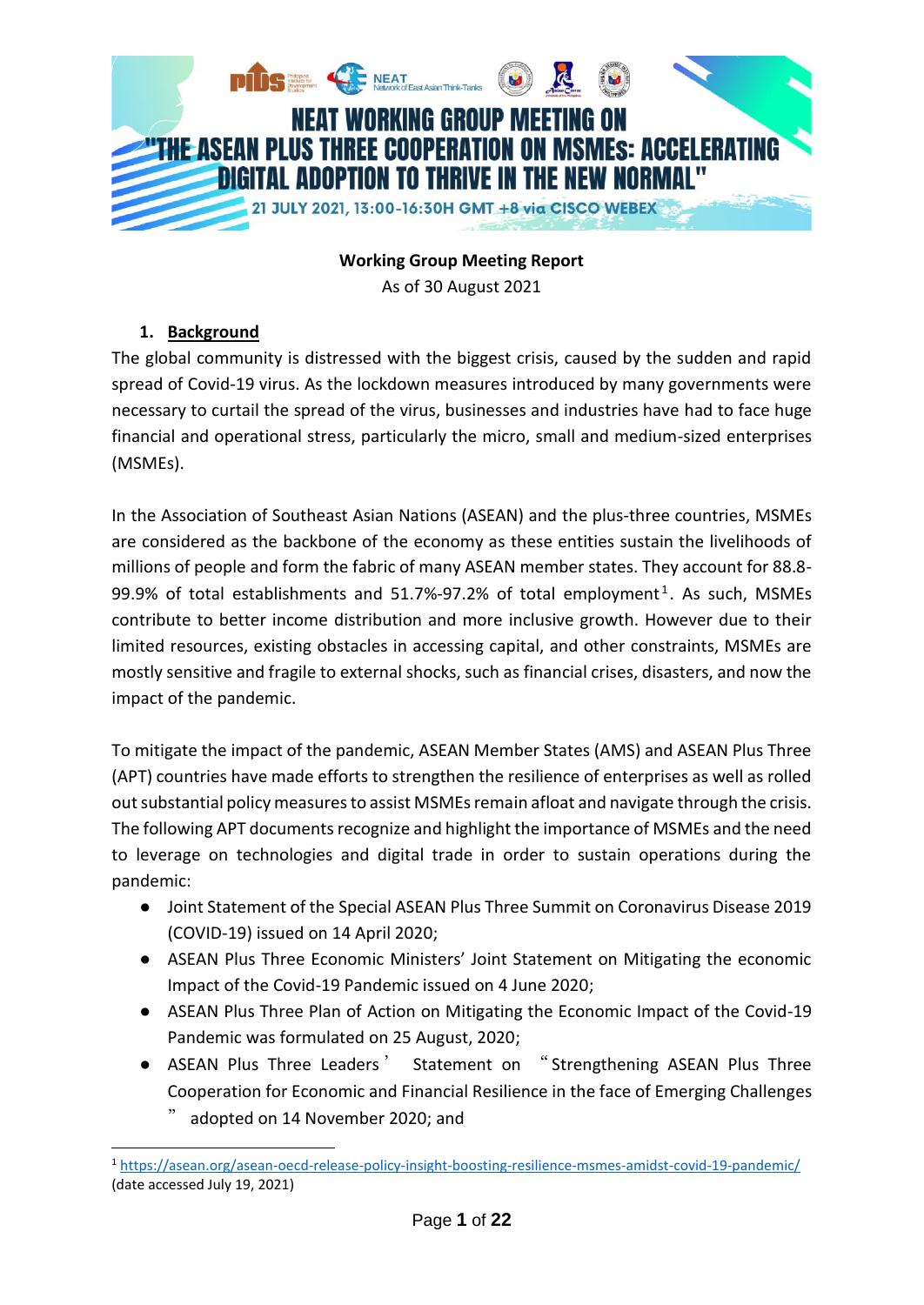

Chairman's Statement of the 23rd ASEAN Plus Three Summit issued on 14 November 2020, specifically under the Review and Future Direction of APT Cooperation.

# **2. Working Group meeting**

-

Given the above context and after internal consultations with relevant stakeholders (i.e. ASEAN Matter Technical Board government agencies and academic experts), NEAT Philippines<sup>2</sup> proposed and convened the Working Group meeting with the theme "ASEAN Plus *Three (APT) Cooperation on MSMEs: Accelerating Digital Adoption to Thrive in the New Normal*" held virtually last 21 July 2021. Among the objectives are:

- To provide a venue for knowledge sharing and exchange of best practices on policies and programs on accelerating MSME digitalization and enhancing participation in the digital economy among APT countries, and
- To discuss policy recommendations to accelerate the MSMEs digital adoption and enhance its participation to the digital economy to thrive in the new normal under the APT cooperation on MSMEs;
- To review existing MSME APT regional cooperation initiatives and mechanisms to advance MSME digitization and enhance MSME participation to digital economy;
- To contribute to Brunei Darussalam's Priority Economic Deliverables under Digitization through undertaking collaborative research by documenting the status of MSME digitization and their participation in the digital economy.

The said meeting was attended by 32 participants from 11 APT countries (Cambodia, China, Indonesia, Japan, Korea, Lao PDR, Malaysia, Philippines, Singapore, Thailand, and Viet Nam). The highlight of the meeting is the presentation of research outcomes. Divided into 3 sessions, nominated experts presented their research findings, some shared country level experiences while others provided some regional perspectives on the above-mentioned theme. In general, the experts affirmed the important contribution of MSMEs in their respective countries. While the Covid-19 pandemic has had a significant negative impact on MSMEs, it has also provided opportunities for them to shift to digital solutions and accelerate the digitalization of business processes. However, there are common constraints and challenges that need to be addressed for MSMEs to fully harness the benefits of digitalization.

<sup>2</sup> With the Philippine Institute for Development Studies (PIDS) as the lead institution since 2003 for NEAT 2021 hosting, this is in partnership with the Department of Foreign Affairs (DFA) Philippines, University of the Philippines Asian Center (UP Asian Center), and the Foreign Service Institute (FSI) Philippines.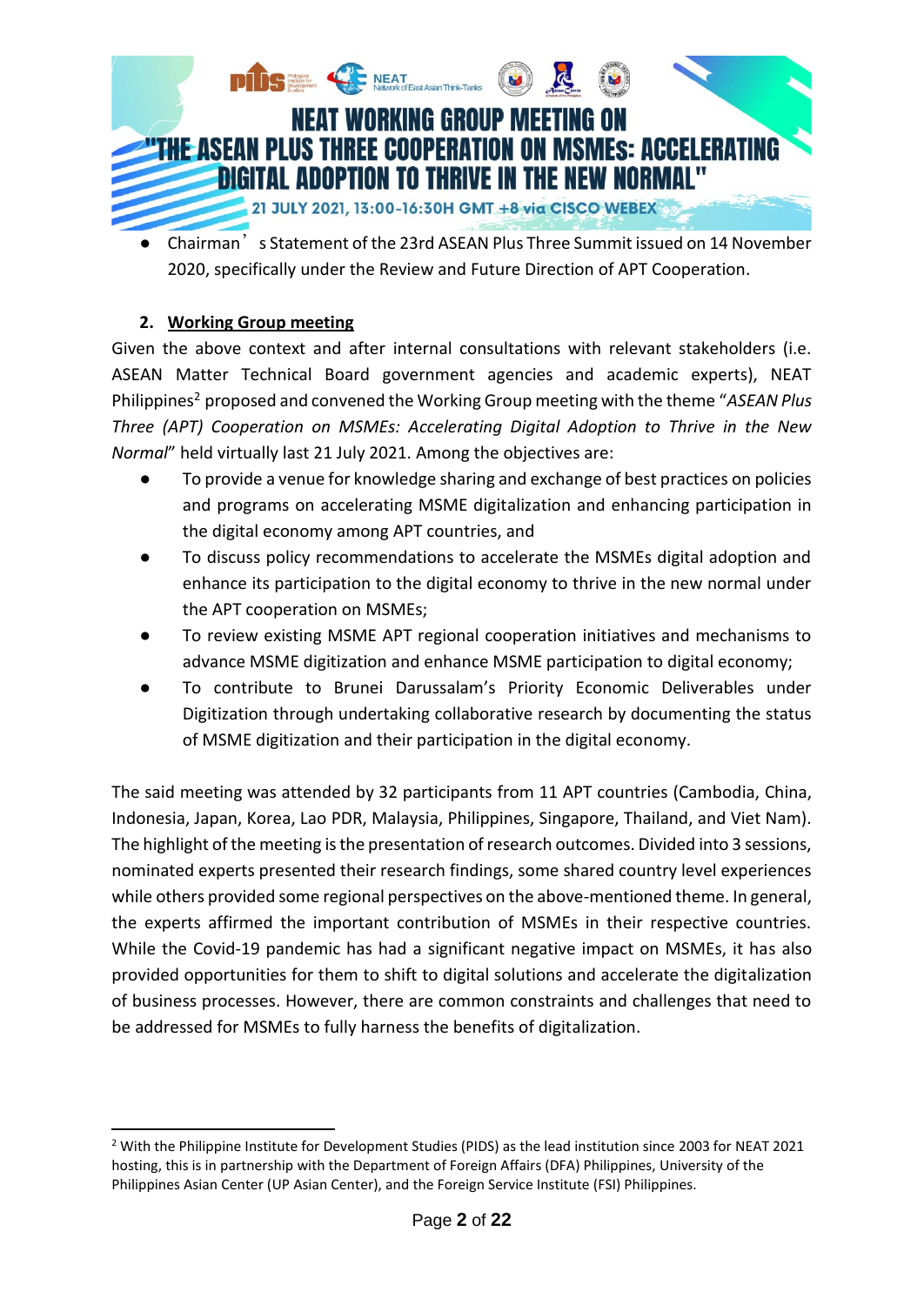

Limited technology and digital infrastructures and the lack of awareness and appreciation of MSMEs on the alternatives are some of the barriers to adoption.

The third and fourth parts of this report will focus on the recommendations from the experts in accelerating the digital adoption of MSMEs in the new normal. The Secretariat divided the recommendation into two parts: Capacity building and creation of an enabling environment. These recommendations served as the basis for the NEAT Philippines conclusion. The last part of this report contains the logistical arrangement of this WG.

# **3. Policy Recommendation: (1) Capacity Building and Education**

The bulk of the recommendations from the experts focused on the need to equip all stakeholders with relevant skills and capacities to accelerate digital adoption to thrive in the new normal. They emphasized that capacity building, and best practices in APT countries, need to be center-stage in strengthening the MSMEs. The varying level of digitalization among MSMEs would need targeted training interventions. They further highlighted that the governments should collaborate with relevant stakeholders such as the academics, businesses, and communities in order to implement the capacity building efforts. These trainings may support the removal of obstacles in using digital services and to develop the trust of MSMEs to fully participate in the digital economy.

Therefore, they recommended that there should be:

-

- 3.1. access to the targeted trainings on:
	- a. improved marketing and sales skills in an environment shifting towards online commerce, the use of social media, new advertising platforms and mixed marketing; 3
	- b. e-bill, e-payment, mobile money, digital trade facilitation, e-customs, intellectual property rights, safety and security of transaction and so on;
	- c. integration into the digital trade and economy, access to digital infrastructure such as fintech, cybersecurity**<sup>4</sup>** , blockchain, protection of private data, cross-border data, tax imposition on digital transactions;

<sup>&</sup>lt;sup>3</sup> Skills enhancement in creating impactful online presence such as digital literacy, and competencies in marketing and advertising will help businesses to become more competitive in the online market space. Skills needed in management for strategic planning and for finding market niche will help businesses to immediately respond to the challenges and opportunities presented by shocks and disruptions

<sup>4</sup> It is imperative to strengthen cybersecurity, to protect confidential information, and to put in place penalties on fraudulent behavior. MSMEs are likely to be prime targets due to their lack of the necessary resources and security policies to defend against cyberattacks, as well as lack of general knowledge about best practices;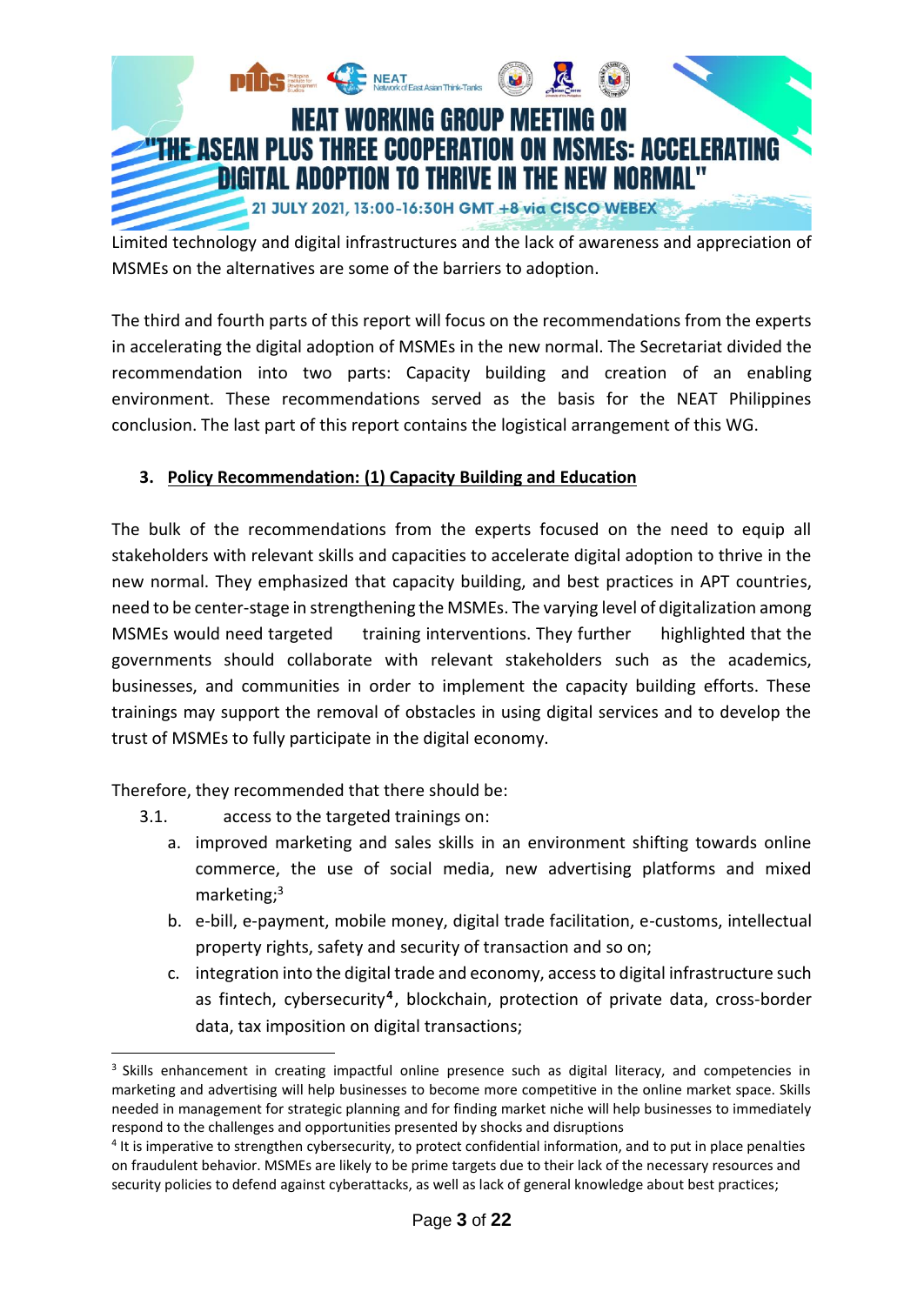

- d. business processes, corporate governance, financial management, business strategy planning, and adaptive management;
- e. improving the competitiveness of MSMEs' products, particularly around attaining price premia through advances in image and brand identity, certifications and standards; and'
- 3.2. targeted intervention for women- and youth-led businesses, and micro and small enterprises in terms of innovation which will equip these businesses with knowledge and technical know-how in the creation of product and service portfolios suitable and adaptable to the needs of the market;
- 3.3. inclusion of digital literacy in formal education and creation of open curricula about data science, the internet of things, Distributed Ledger Technology (DLT), blockchain and digital payments. Academic institutions and professional communities can play a leading role in building digital workforce capacity in their countries; and
- 3.4. provide online seminars and other outreach activities, preferably tailored to MSMEs in different sectors, with very specific instructions on how to apply, question and answer (Q&A) sessions and a frequently asked questions (FAQ) chat rooms relating to COVID-19 support measures.

# **4. Policy Recommendation: (2) Creating Enabling Environment**

Further to the recommendations focusing on capacity building, the experts identified recommendations for APT countries, the region, and the MSME sector to aid in accelerating the digital adoption of MSMEs.

# 4.1. APT Governments

According to the experts, the governments of the APT countries should:

- a. Infrastructure
	- o strengthen ICT infrastructures in those areas and segments that are already connected and bring new connectivity to unconnected and underserved areas and segments;
	- $\circ$  invest in digital infrastructure development and education in order to address the issue of digital divide and promotion of digital trade;
- b. Campaign and Partnerships
	- o create demand for MSME products through: e-government procurement, national campaign to buy locals and encourage partnership with large enterprises. Also, to initiate an onboarding program for MSMEs by several ministries in collaboration with existing market places. If the government already has self-initiated ecommerce platform, the government should assess its state to harness network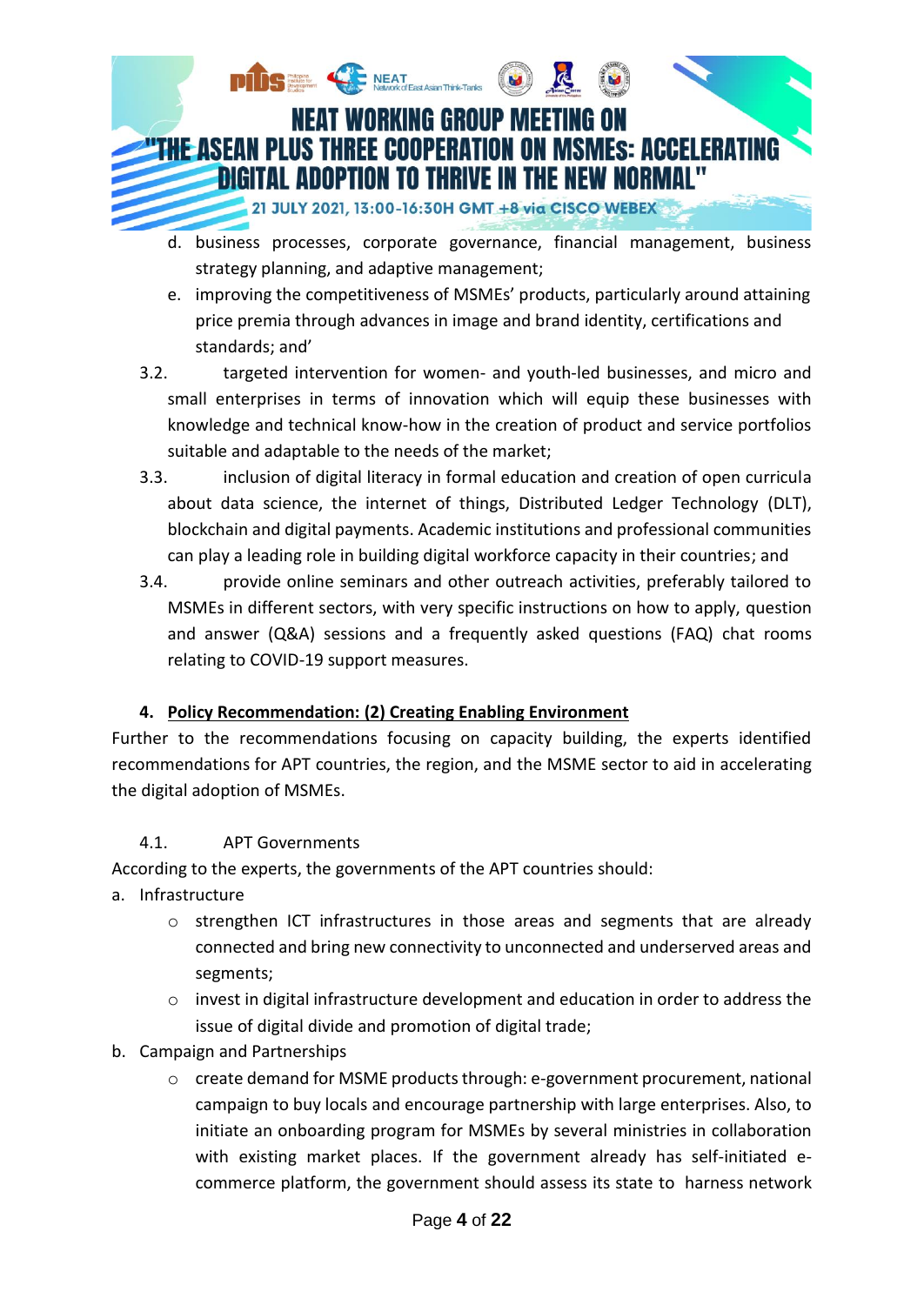

effectively so that its community of sellers and users are on par with the currently popular online stores;

- $\circ$  collaborate with business and civil society to create the rules and mechanisms for checks and balances to maintain justice, competitiveness, fairness, inclusiveness, safety, and reliability;
- c. Policies and Laws
	- o strengthen laws and regulations specifically on fintechs, data privacy, consumer protection, business competition, among others;
	- o Maximize its digital economy and a digital society since a substantial portion of the APT's population now own broadband devices (either fixed or mobile)<sup>5</sup>;
	- o tailor policies to promote MSME digitalization to the specific characteristics and digital needs of diverse MSMEs, such as matching MSMEs in need of certain digital services with reliable IT firms and experts who can provide tailored advice, so as to improve overall business performance;
	- $\circ$  disseminate policies better, notably regarding the provision of specific guidance, processes and eligibility criteria to MSMEs;
- d. Digital Economy and Services

-

- o ensure that MSMEs are able to participate in Digital Free Trade Zones in general and not be left marginalized;
- o pursue the establishment of a credit risk database, which can help in the development of credit assessment tools, in the designs and innovations of financial products and services, and in the efficient delivery of financial services;
- $\circ$  encourage the understanding and embrace of the new trends in business, changing consumer and client behavior, and priorities. These trends involve the use of e-commerce, fintech, digital value chains, social media, dynamic advertising, among others;
- o adopt greener and more sustainable digital technologies to benefit the stakeholders in the long-run;
- o facilitate cross-border transfer of information and data by electronic means for the development of the digital economy, as well as to strengthen consumer and business trust in the digital economy, while respecting both domestic and international legal frameworks and support ongoing negotiations on e-commerce at the WTO $6$ ;

<sup>5</sup> Cloud services could make it possible to deliver innovative functionality at low cost; the COVID-19 pandemic has opened the eyes of policy-makers, regulators and businesses alike to the advantages of digitally enabling a wide range of economic activities

<sup>&</sup>lt;sup>6</sup> In order to unlock the full benefit of digital services, citizens and businesses, especially MSMEs, need to adopt and use these services.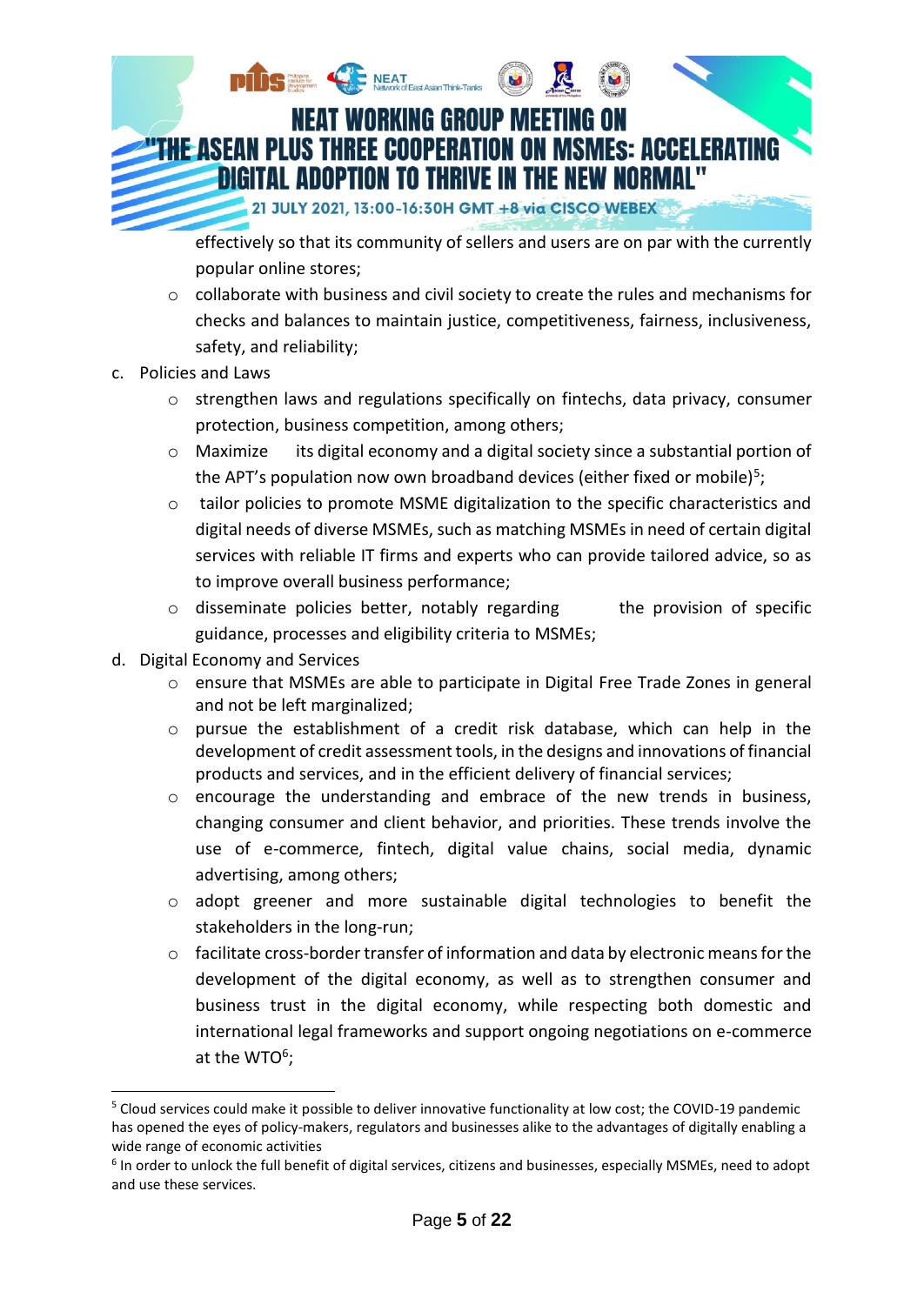

- o take a look into the issue related to lack of skilled workers in ICT. Priorities should be given to enable skilled labor mobility within the region in the medium term to support the booming digital economy and its ecosystem ;
- o develop career paths with appropriate evaluation, recognition and reward mechanism for building a skilled workforce relevant to Distributed Ledger Technology (DLT)<sup>8</sup>; and
- o equip civil servants to be ICT literate.

# 4.2. APT as a Region

The experts identified the following recommendations for the APT region as a whole. The experts mentioned that the APT region needs:

- a. to have a common regulatory framework and regulatory harmonization to encourage large players to serve the local economy and prevent their abuses; and
- b. to revisit existing restrictions on data sharing and data transfer beyond its borders<sup>9</sup>.

# 4.3. Business Sector or the MSMEs

To thoroughly create an enabling environment, the MSMEs should also do their part by:

- a. utilizing the ICT technologies available for their business. They should have appropriate computer equipment, ICT literate workers and appropriate computer programs to be applied for the production and trading process for the company;
- b. encouraging MSME managers to have strategic planning. This may include diversifying their sources of critical supplies as well as sources of revenues. The hope is that enterprises will come out of COVID-19 more mindful of risk, and more robust in their business planning;
- c. having strong collective voice through business associations which will help enterprises, especially the smaller ones, to access information on markets and state-led assistance and to connect with other business networks and other players in the supply chain;
- d. exploring new markets and new products, as well as new ways of operating, in a bid to overcome - or at least mitigate the difficulties caused by - the pandemic; and
- e. guiding MSME owners and managers to examine ways in which they interact with individuals and organizations outside their immediate business networks

-

 $7$  This will be discussed further on the third part of this paper.

<sup>&</sup>lt;sup>8</sup> Similar to those for accountants, financial analysts and engineers, independent professional organizations can help construct standard criteria for the workforce, and they can authorize certificates for distinguished professionals on DLT.

<sup>&</sup>lt;sup>9</sup> It is an important component of digital trade which includes how tax is calculated for these enterprises and how data is shared within the eco-system, inclusive of data shared with the authorities and players beyond the national border.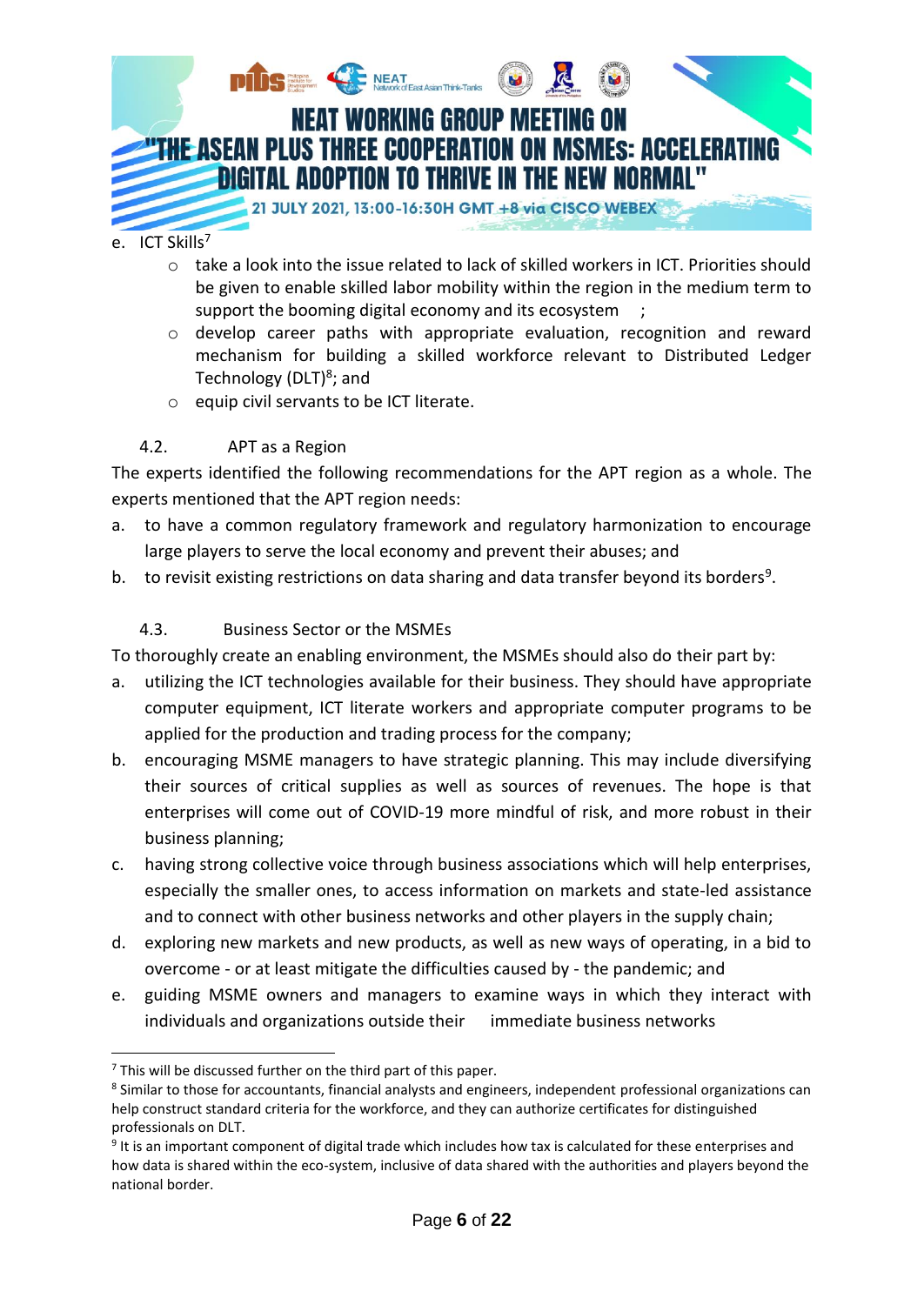

# **5. Conclusion**

Given these recommendations by the experts, the NEAT Philippines proposes these two recommendations for the APT governments:

- a. Continuously develop, improve, and effectively and efficiently implement capacity building programs for all the stakeholders involved in the digitalization of MSMEs; and
- b. Closely collaborate with all the stakeholders to develop and sustain an enabling environment for MSMEs to thrive in the new normal.

These are the two policy recommendations the Secretariat wants to submit to the NEAT Country Coordinators Meeting.

# **6. Logistical Summary**

You may find the following logistical documents on the appendix:

- a. Guide Questions;
- b. List of Abstracts and Bionotes;
- c. Program flow during the WG meeting;
- d. List of Attendees;
- e. Official press release on the working group (you may access it via <https://neat.org.ph/index.php/ue2021> )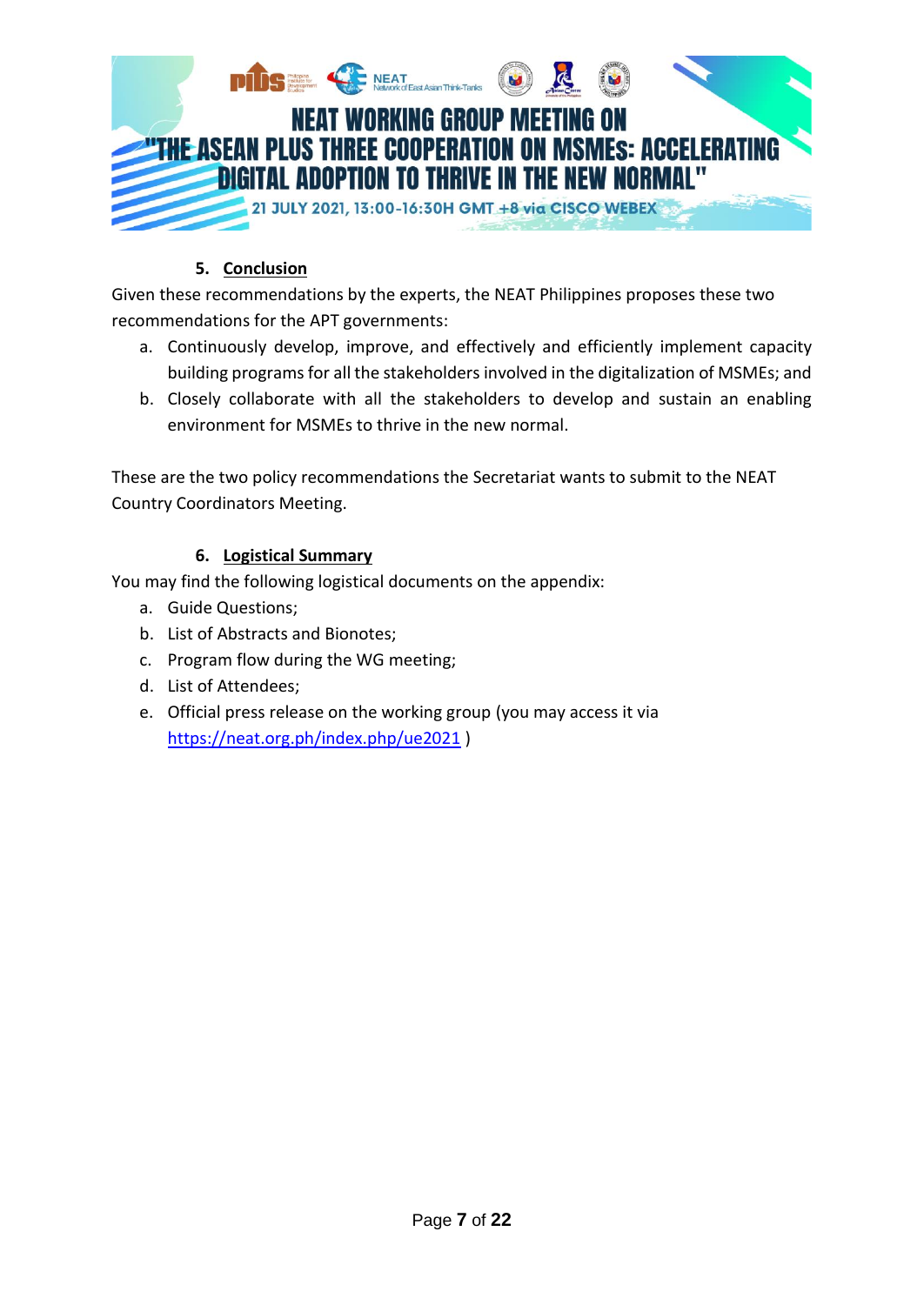

#### **Appendix A: Guide Questions**

#### **NEAT Philippines Working Group on MSMEs**

#### Theme: ASEAN Plus Three (APT) Cooperation on MSMEs: Accelerating Digital Adoption to Thrive in the **New Normal**

The Country Coordinators' may nominate expert/s on MSMEs from their countries to participate to the working group and workshop to be scheduled. Each participant is expected to provide a write-up (of around 3,000 words) using the following questions as a guide:

|         | Questions                                                                                                                                                                                                                                                                                                                                                                                                                                                                                                                                                                                                                                                                                                                                                                                                                                                                                                                                                                                                                       |
|---------|---------------------------------------------------------------------------------------------------------------------------------------------------------------------------------------------------------------------------------------------------------------------------------------------------------------------------------------------------------------------------------------------------------------------------------------------------------------------------------------------------------------------------------------------------------------------------------------------------------------------------------------------------------------------------------------------------------------------------------------------------------------------------------------------------------------------------------------------------------------------------------------------------------------------------------------------------------------------------------------------------------------------------------|
| Country | What are the policy and infrastructure environments in support to MSMEs<br>digitization and participation to the digital economy in your country? You may share<br>some best practices on policies, programs, and initiatives to accelerate MSME<br>digitization and enhance participation in digital economy.<br>What are the opportunities, barriers or challenges confronting MSMEs to scale up                                                                                                                                                                                                                                                                                                                                                                                                                                                                                                                                                                                                                              |
|         | digital adoption in their business operations/processes and to participate in the<br>digital economy?<br>• How different are the capacity building needs/requirements of micro enterprises                                                                                                                                                                                                                                                                                                                                                                                                                                                                                                                                                                                                                                                                                                                                                                                                                                      |
|         | vis-à-vis small-medium enterprises for them to enable and advance digitization of<br>business operations/processes?<br>How do the MSMEs in your country cope with the COVID-19 pandemic? How does e-<br>commerce and fintech affect their performance during the pandemic? What are the                                                                                                                                                                                                                                                                                                                                                                                                                                                                                                                                                                                                                                                                                                                                         |
|         | best practices and challenges?<br>Are there gender related issues in MSME digital adoption in your country? How have<br>these issues become barriers or opportunities to advance the development of<br>women-led and/or women-owned enterprises?<br>How will MSMEs in the future look like? How long term are MSMEs adapting to<br>COVID-19 pandemic?                                                                                                                                                                                                                                                                                                                                                                                                                                                                                                                                                                                                                                                                           |
| Region  | What are the existing APT mechanisms and initiatives for regional cooperation that<br>will promote MSME digitization and enhance MSME participation to digital economy<br>(i.e. marketing platforms, digital payments platform, digital literacy programs and<br>capacity building initiatives/technical assistance for micro vis-à-vis small-medium<br>enterprises)? If possible to identify the gaps and propose the next steps.<br>How can RCEP be used to support participation of MSMEs in the digital economy?<br>٠<br>What are your concrete and practical policy recommendations for regional<br>٠<br>cooperation among the APT countries to advance MSME digitization and enhance<br>participation in the digital economy? What instruments, technologies,<br>infrastructures can the region develop to fully aid the MSMEs digitization and<br>integration in international markets? Enumerate at least three (3) recommendations<br>Are there gender related issues in MSME digital adoption in ASEAN and APT level? |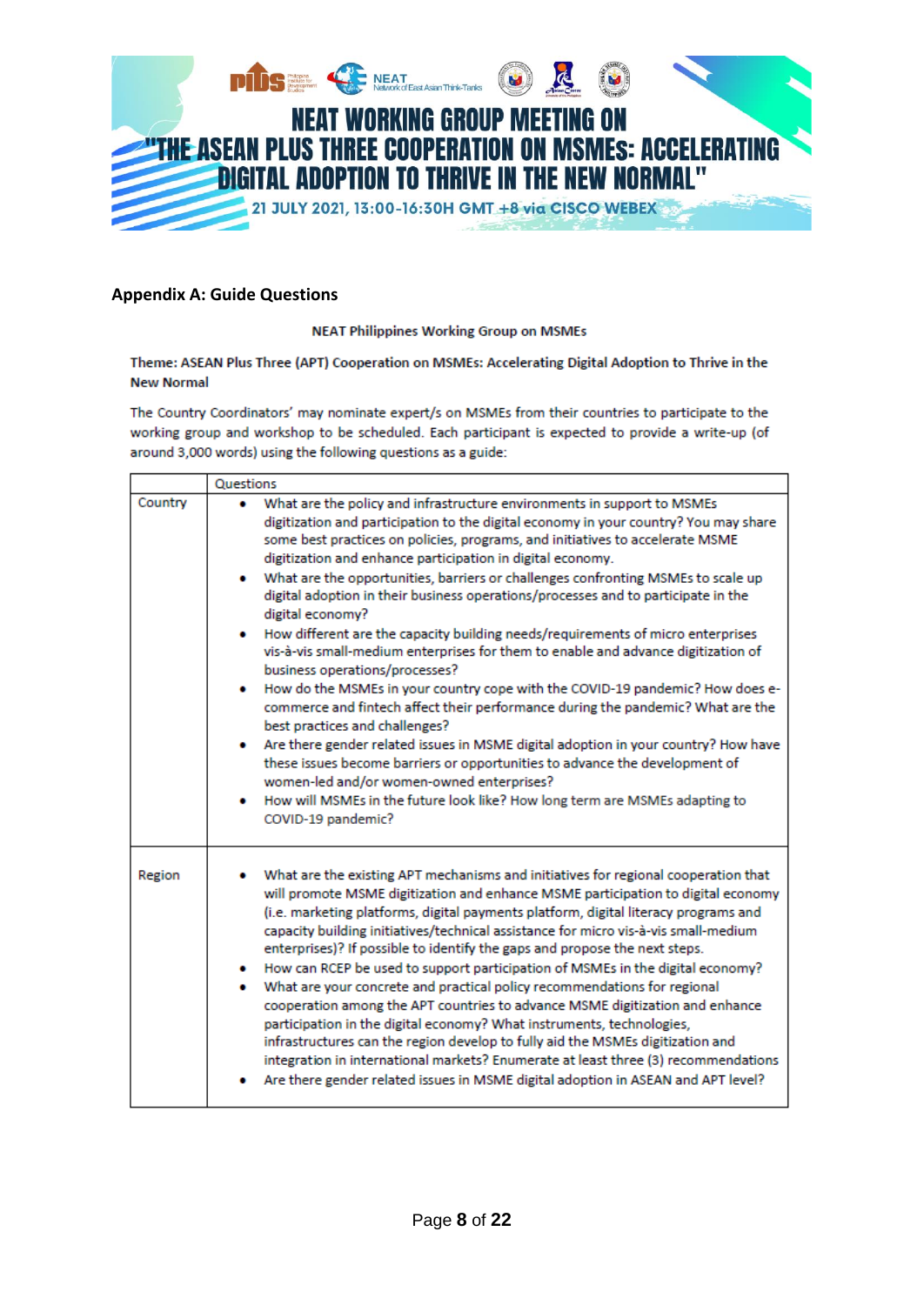

**Appendix B: List of Abstracts and Bionotes**

#### **Session 1: Sharing of Results and Recommendations**

#### **Moderator: Dr. Josef Yap**

Senior Technical Advisor, ASEP-CELLs Project, Ateneo School of Government

#### **Presenters:**

**1. Prof. Anyu Lee, China, Deputy Dean, the Institute of Regulatory Science for Medical Devices, Sichuan University**

**Title:** Regulatory consideration of digital economy

**Abstract:** Digital economy has overtaken the traditional one as the key growth engines of many countries in the world. Internet retails of various kinds are the fastest growth sectors of domestic economies and the cross-border eCommerce become the most important mean of international trade. The major players of Digital economy develop platforms with highly efficient transaction and distribution capabilities for merchants and user-friendly convenience for consumes. Because of the nature of internet technology, these players are usually global and dominant. On the other hand, we also observe the challenges as the following: 1. Consumer protection; 2. Unfair practices; 3. Digital security. Regulation of the key players is necessary to keep this digital revolution healthy and beneficial for all stakeholders.

**Bionote:** Dr. Anyu Lee, President, eBridgeChina Research Institute, Beijing, China; Executive Director, Institute of Regulatory Science for Medical Devices, Sichuan University. Research interest: Regulatory science, eCommerce, digital security; Education: Phd, Electrical Engineering, Stanford University; Past career: Executive Director, Shenzhen Research Institute, University of International Business and Economy, China; Director, eCommerce Technology Research Center, China Academy of Sciences, China.

## **2. Dr. Zakir Mahmud, Indonesia, Director, the UKM Center, Faculty of Economics and Business, Universitas Indonesia**

**Title:** Digitizing MSME in Indonesia During the Pandemic: Opportunities, Challenges and Policy Responses

**Abstract:** It has been widely acknowledged that MSMEs are the lifeblood of Indonesia's economy. Not only do they dominate the business landscape, but they also significantly contribute to GDP, and in employment creation in the country. In addition, their socio-economic role as a safety net during the shock cannot be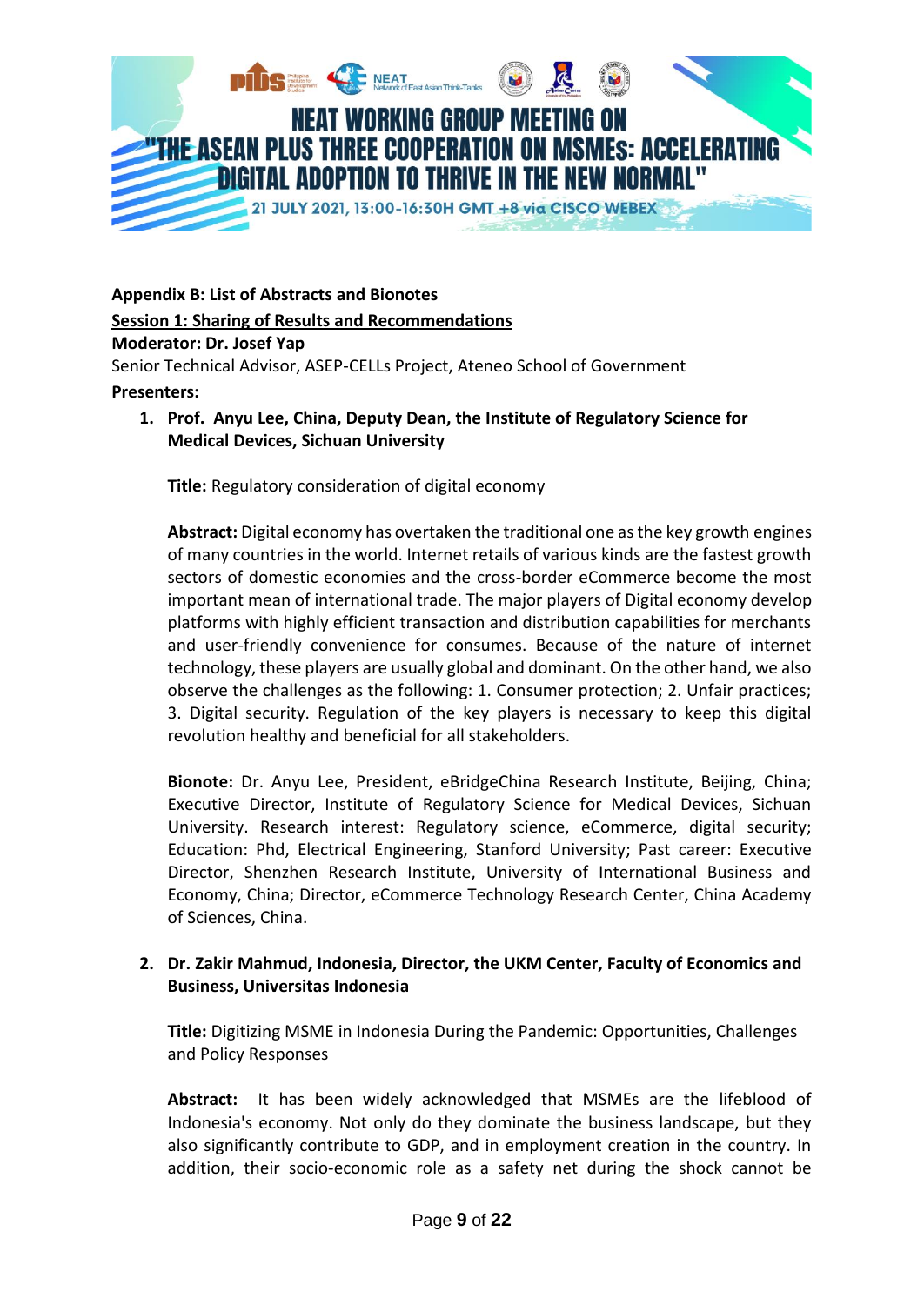

neglected. Given such a strategic role, the empowerment and development of MSME is essential. The COVID-19 pandemic has triggered two damaging crises – health crisis and economics crisis all over the world. Government's containment policies (e.g. lockdown, social distancing, mobility restriction, self-isolation) to address health issues, regrettably bring along an undesirable economic impact, particularly for MSME. In brief, the implementation of such policies disrupts MSMEs supply chain relations with their suppliers and consumers. To restore the relationship, it is imperative for MSME to go digital. However, the process of digitizing MSME is not an easy task, especially when the majority are micro enterprises. The paper discusses some opportunities, challenges and policy responses.

**Bionote:** Mr. Zakir Machmud is currently the Managing Director of UKM Center (UKMC), a center of excellence in the Faculty of Economics and Business University of Indonesia (FEB UI) that focuses its activities on the empowerment and development of MSME. Prior to this assignment, he served several positions as Managing Director of LPEM (The Institute for Social and Economic Research) FEB UI (2011 – 2013), Senior Advisor in J-PAL SEA (Jameel Poverty Action Lab South East Asia) (2014 – 2015), Executive Director of UNIED (University Network for Indonesia Export Development) (2018 – 2020) and Advisor to Minister of Industry (2014 – 2019). Apart from his assignments, he is also an active lecturer at FEB UI for undergraduate, post graduate and public policy programs. He completed his PhD degree from University of South Australia, Master degree in Economics from University of Adelaide, Australia and Bachelor of Economics from University of Indonesia. Mr. Machmud's research area of interest covers SME, industrial economics, competition economics, applied microeconomics and macroeconomics.

**3. Dr. Masahiro KAWAI, Japan, Councilor and Distinguished Research Fellow, Japan Forum on International Relations / Representative Director, Economic Research Institute for Northeast Asia**

**Title:** Promoting the digitalization and digital transformation of MSMEs in Japan and the ASEAN+3 region

**Abstract:** This paper examines the challenges of MSME digitalization in ASEAN+3 countries, including in Japan, and provides policy recommendations. The Japanese case shows that the adoption of digitalization is high for large firms and low for small firms within the MSME sector. Major challenges include: the widespread analog culture within a firm; no clear corporate objectives; lack of IT literacy and appropriate IT tools; and inadequate financing. Given that closing the digital knowledge gap for lagging MSMEs is key, Japanese government policies have focused on matching MSMEs in need of digital services with IT firms and experts who provide tailored advice on the introduction of needed digital services on a firm-by-firm basis.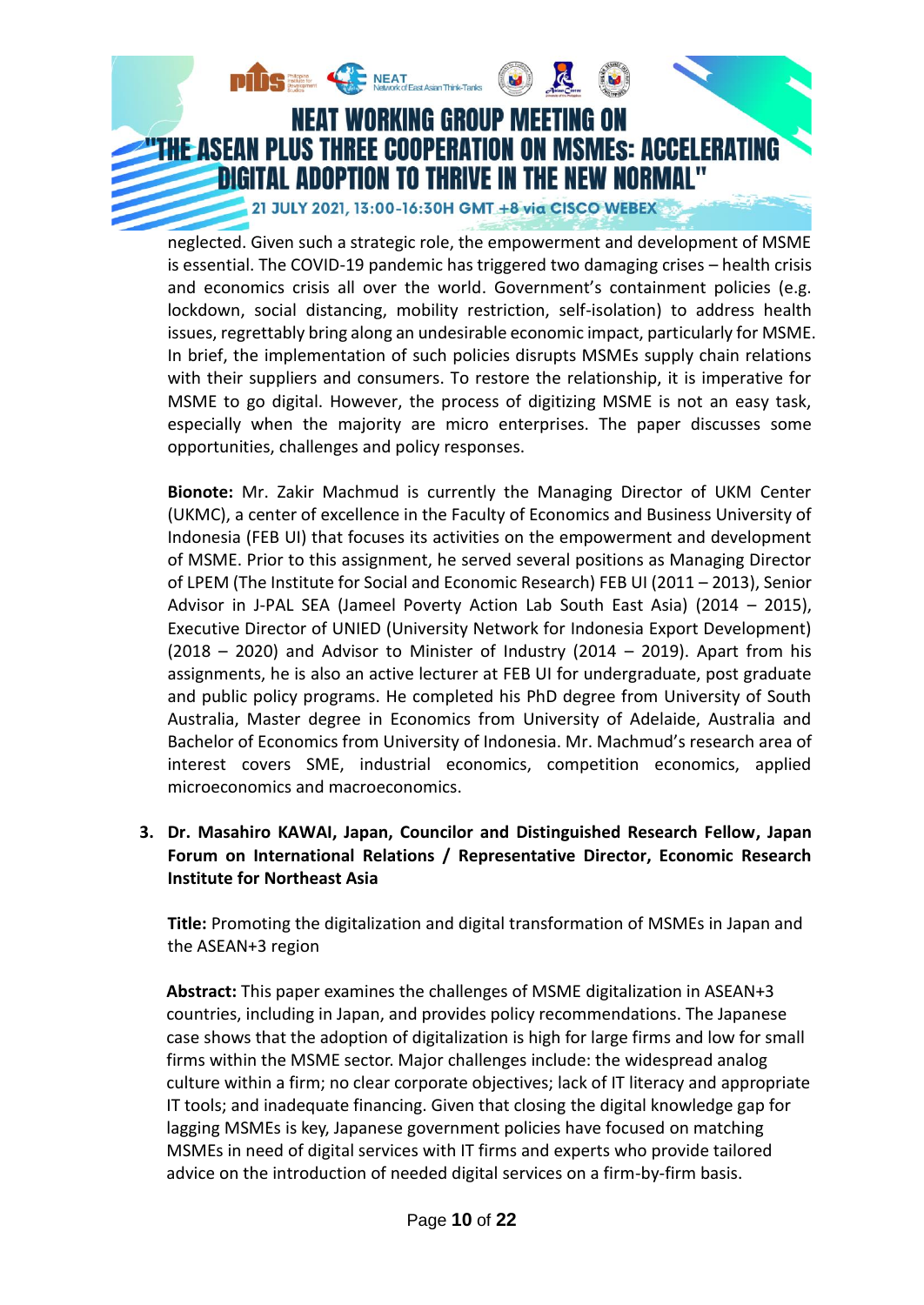

Challenges for the ASEAN+3 region are: the digital divide among countries due to inadequate ICT infrastructure in some countries; regulatory barriers to the development of digital services; and digital literacy among MSMEs.

The paper provides policy recommendations to promote MSME digitalization in the ASEAN+3 region. The most basic point is to improve the business environment for, and policies targeted to, MSMEs. Specific recommendations are to: strengthen ICT infrastructure; remove obstacles to using digital services through better digital literacy, skills, access and affordability; promote access to finance; and encourage participation in international trade and networks through e-commerce. A case-bycase policy support is needed to promote digitalization for MSMEs, such as improving digital literacy for lagging MSMEs and encouraging digital transformation (DX) for advanced MSMEs.

**Bionote:** Dr. Masahiro Kawai holds a BA in economics from the University of Tokyo and an MS in statistics and a PhD in economics from Stanford University. Dr. Kawai began his professional career as a Research Fellow at the Brookings Institution and then taught economics at The Johns Hopkins University and the University of Tokyo. Dr. Kawai also served as: Chief Economist for the World Bank's East Asia and the Pacific Region; Deputy Vice Minister of Finance for International Affairs and President of the Policy Research Institute of Japan's Ministry of Finance; Special Advisor to the Asian Development Bank (ADB) President; and Dean and CEO of the ADB Institute. While teaching at the University of Tokyo as Professor Emeritus, he is currently serving as a Councilor and Distinguished Research Fellow of the Japan Forum on International Relations (JFIR) and heading the Economic Research Institute for Northeast Asia (ERINA). He also serves as a Councilor of the Bank of Japan and a Senior Fellow of the Policy Research Institute of Japan's Finance Ministry.

Dr. Kawai's recent publications focus on Asian economic integration. He has published a number of books and more than 180 academic articles on international economics, money and finance, Asian economic integration and cooperation, and global economic governance.

# **4. Mr. John Paul C. Flaminiano, Philippines, Associate Director & Senior Economist, Asian Institute of Management Rizalino S. Navarro Policy Center for Competitiveness**

**Title:** Journey to Recovery and the Next Normal for Philippine MSMEs

**Abstract:** This report aims to analyze the recovery journey of small businesses in the Philippines one year into the COVID-19 pandemic. This study builds on the previous findings of "The Road to Recovery and Resilience for Philippine MSMEs During the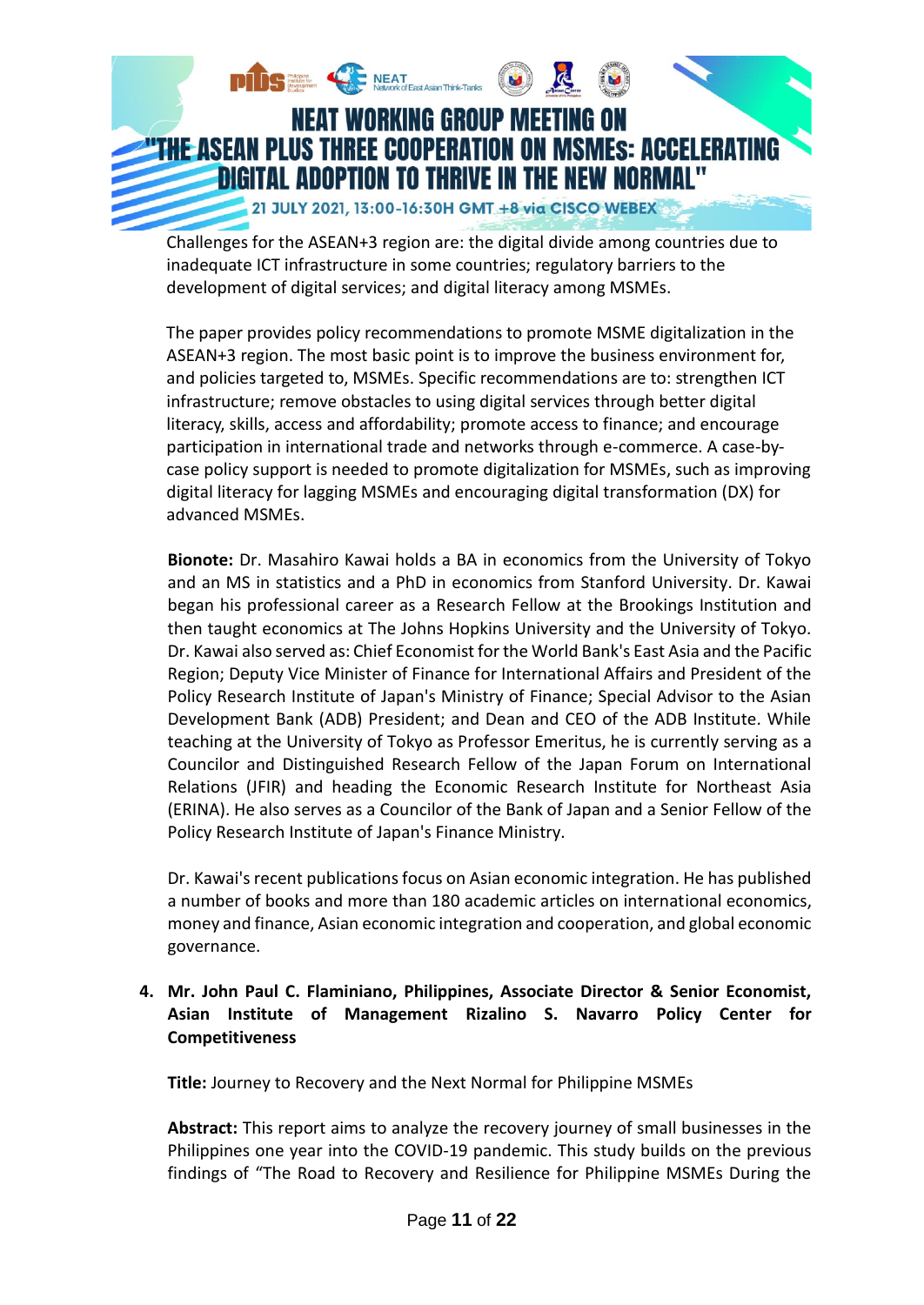

COVID-19 Pandemic" to give a more complete assessment of micro, small, and medium enterprises (MSMEs) response strategies. As a follow-up to the previous MSME report, this study will focus on inclusive business activities, which is a critical solution to boost local economies and sustain post-pandemic recovery. The report will also investigate the trends and patterns of changing response strategies, such as digitalization and e-commerce, as small businesses gear up for the next normal.

**Bionote:** John Paul "Paul" C. Flaminiano is the Associate Director and Senior Economist at the Asian Institute of Management (AIM) Rizalino S. Navarro Policy Center for Competitiveness (RSN-PCC). He currently handles the Center's research initiatives on SME competitiveness and workforce development.

He was a former Economist at AIM RSN-PCC. Prior to joining AIM RSN-PCC, he was a Research Associate consultant at the Economic Research and Regional Cooperation Department (ERCD) of the Asian Development Bank (ADB).

Paul obtained his MA Economics degree from the University of Ottawa. He also holds an MA Economics degree from the University of the Philippines School of Economics, and a BA degree majoring in Economics with a minor in Sociology from the University of Manitoba.

## **Discussant:**

## **1. Dr. Joefe Santarita, NEAT Philippines, Asian Center, University of the Philippines**

**Bionote:** Joefe B. Santarita is a Professor and former Dean of the University of the Philippines' Asian Center (UPAC). He is also a faculty affiliate of the UP Open University ASEAN Graduate Studies Program and of the UP Tri-College Ph.D. Philippine Studies Program. Furthermore, he sits in the Editorial Board of the Asian Studies Journal, and Diliman Gender Review and currently serves as Associate Editor of the Plaridel Journal. Dr. Santarita has completed his doctoral degree in South Asian Studies from the National University of Singapore, his master's degree in Asian Studies at the UPAC and his bachelor's degree in History and Community Development from UP Visayas. His research interests and publications focus on Indian Studies, Migration Studies, ASEAN Studies, maritime history, and renewable energy. Moreover, Dr. Santarita was recipient of several awards and grants such as the Fulbright Scholar-in-Residence Program, German Academic Exchange Service, Southwest Pacific Dialogue Art and Culture Scholarship and Japan-ASEAN Youth Fellowship among others. He also received several awards including the University's highest distinction for exemplary performance in teaching in 2019.

#### **Session 2: Sharing of Results and Recommendations Moderator: Dr. Aniceto Orbeta**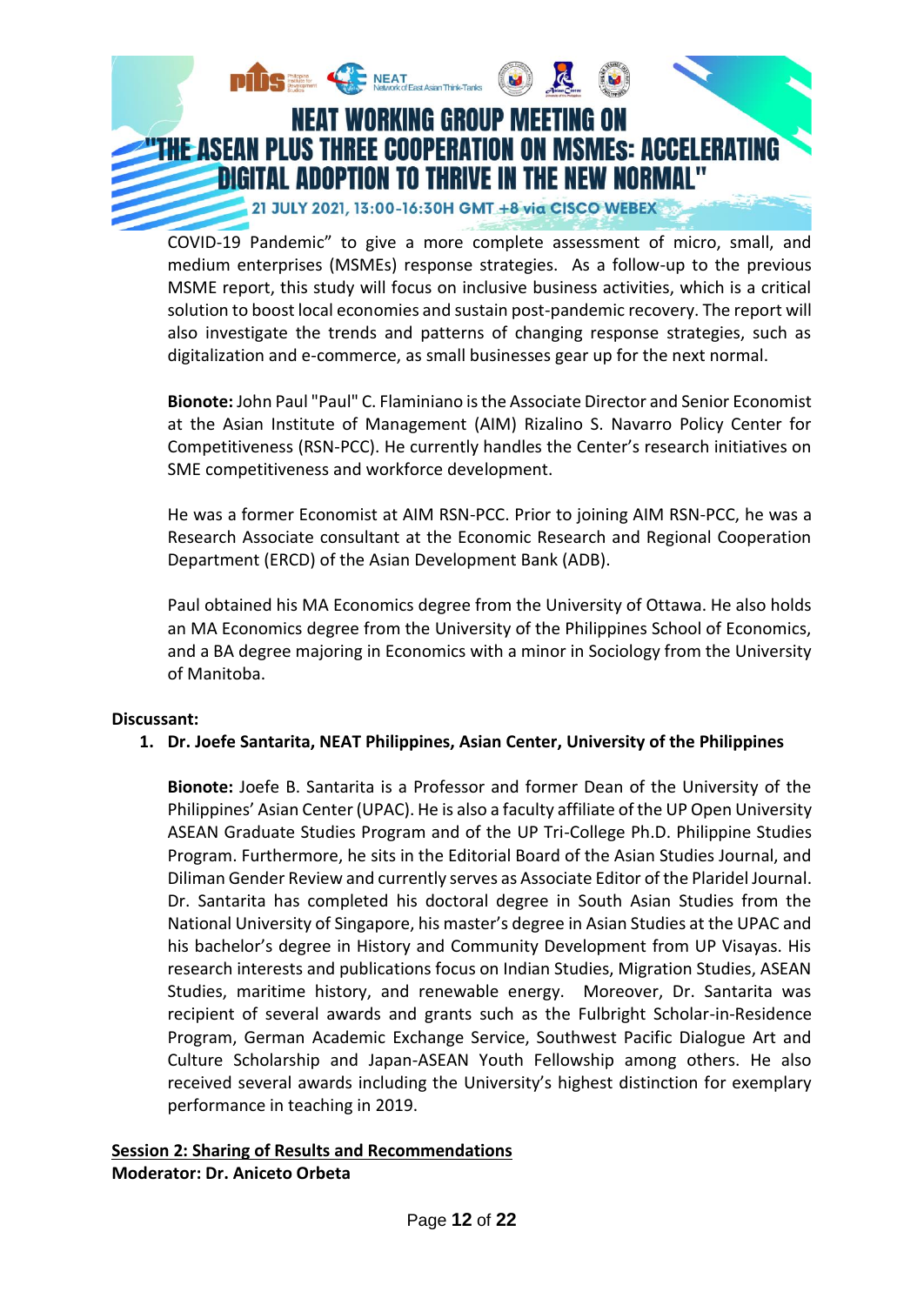

Senior Research Fellow, Philippine Institute for Development Studies

#### **Presenters:**

#### 1. **Dr. Choong Lyol Lee, Korea, Professor, Department of Economics, Korea University**

**Title:** Regional Cooperation in Digital Economy for SMEs in APT Countries

**Abstract:** We check the pre-conditions of the digital economy for SMEs in terms of hardware and software and find that SMEs of developing countries had difficulty to have them. Appropriate hardware and software have not been provided yet for them. High-speed internet networks, appropriate laws and regulation, equipment such as PCs and cash machines or capable workers with ICT literacy are not given to them. In some way, developed countries in the APT such as Korea and Japan may give assistance for developing countries to be equipped with this hardware and software. For example, it can help to have a law and regulation or to run an education program to reduce ICT

**Bionote:** LEE, Choong Lyol is a professor of Economics at Korea University, Sejong, South Korea. He acquired Ph.d in Economics from the Ohio State University (1992) and worked at the Korea Institute Finance as a research fellow for 6 years before moving to the university in 1998. He has held the post of deans of College of Business and Economics and College of Public Policy in Korea University at Sejong. He served as President of the Korean Payment and Settlement Association and Director General of the Korean Institute of Southeast Asian Studies. He has studied the financial market, payment and settlement industry and SME finance of developing countries, particularly, Southeast Asian countries as well as Korea for the past several decades. He wrote on the papers on the financial market and SME finance such as "Financial Accessibility and Economic Growth" and "Assessing the Financial Landscape for the Association of Southeast Asian Nations Economic Community", "Profitability on Corporation Banks in ASEAN", and many others. He participated into many projects to develop the financial market and industry of developing countries such as Guatemala, Honduras, Indonesia, Laos, Malaysia, Myanmar, Nepal, Nigeria, Thailand, and etc. In addition, he edited several books such as ASEAN-Korea Relations: Twenty-five Years of Partnership and Friendship (KISEAS, 2015) and Partnering for Tomorrow: ASEAN-Korea Relations (ASEAN-Korea Centre and KISEAS, 2017).

# 2. **Dr. Juita Mohamad, Malaysia, Research Fellow, Institute of Strategic and International Studies Malaysia**

**Title:** The Boom of Digital Trade and the Challenges Faced by MSMEs in Malaysia and ASEAN Post Pandemic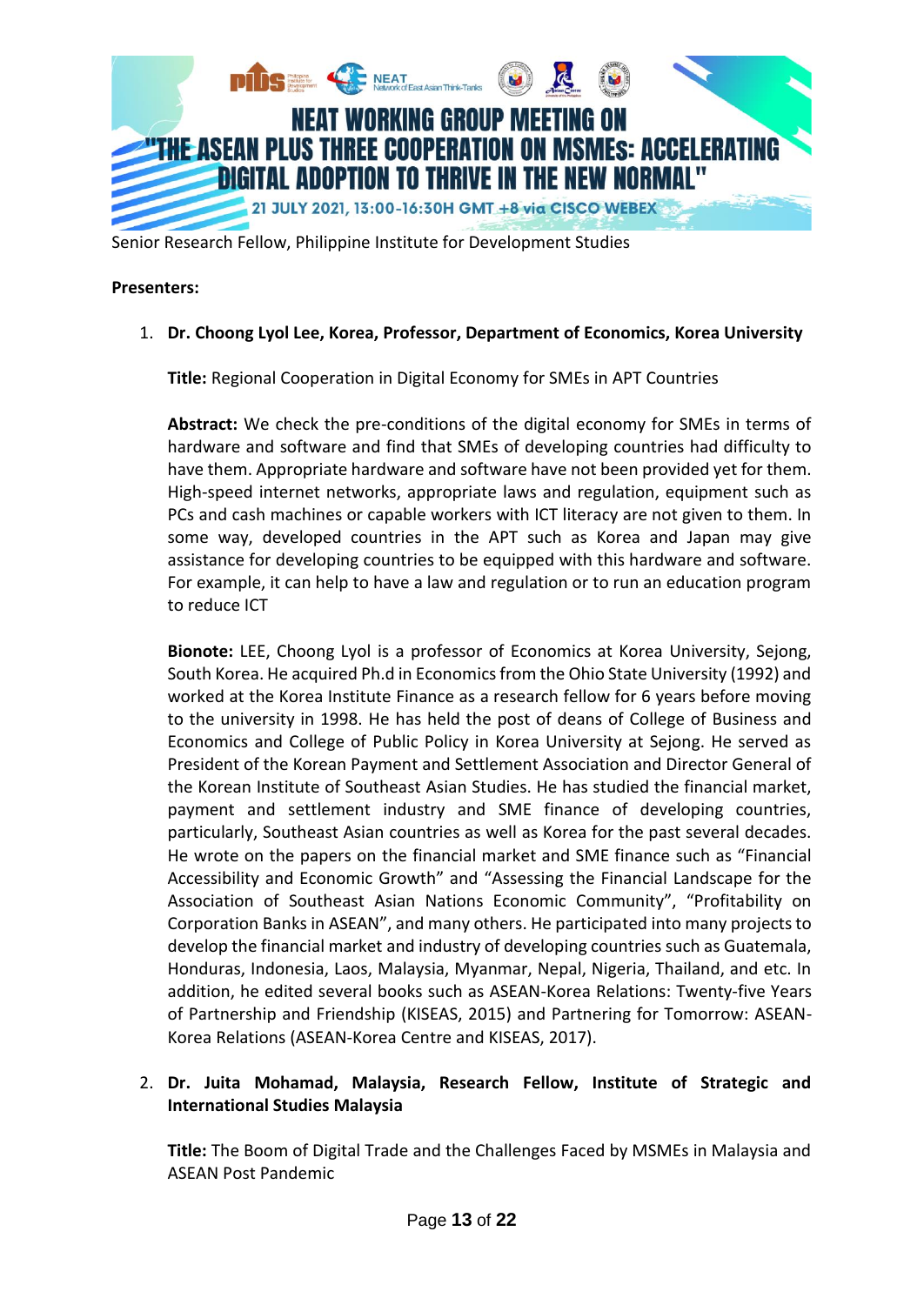

**Abstract:** The presentation will focus on the importance of the digital economy in a pandemic and post-pandemic world. To date, 98.5% of business establishments (more than 900,000) in Malaysia are MSMEs, with micro-enterprises making up 76.5% of this amount. Relevantly, SMEs employ about 66% of the workforce and contribute roughly 40% to the country's GDP. This, is generally the trend across ASEAN. While this being the case, there are obstacles for MSMEs to participate in the digital economy. Among them are the digital divide, lack of capacity and lack of skilled workers on the ground. Towards addressing these issues, policy proposals will be highlighted to ensure inclusiveness in digital trade in ASEAN and beyond. This includes improving internet access in rural areas, ensuring fair competition laws, reskilling talent, emphasising capacity building and best practices, among others.

**Bionote:** Dr Juita Mohamad is a Fellow in the Economics, Trade and Regional Integration (ETRI) Division of ISIS Malaysia. Previously, she has worked at the Asia Desk, OECD in Paris, at ISIS Malaysia, the Asian Development Bank Institute and Waseda University in Tokyo, Japan. She is also an Indo-Pacific Fellow at Perth US Asia Center. She holds a Ph.D. in International Studies from Waseda University, Japan. Her research focused on the impact of trade liberalisation on wage inequality between skilled and unskilled workers in Malaysia. She obtained her Master's Degree in Economics from Shiga University, Japan and her Bachelor's Degree in Business Administration from UKM. Her research interests include trade, regional integration, protectionism, wage inequality and the informal sector.

## 3. **Dr. Connie Bayudan-Dacuycuy, Philippines, Senior Research Fellow, Philippine Institute for Development Studies**

**Title:** MSMEs and their adoption of digital solutions: Challenges and support measures

**Abstract:** The ongoing pandemic has prompted businesses to shift to digital solutions like the use of online payment platforms, alternative financing schemes such as crowdlending, online advertisements, and online selling on social media or on established e-commerce platforms. While some enterprises have been agile in digitizing their ways of doing business, some are not financially capable and technically equipped to invest in connectivity, software, equipment, and devices needed to adopt digital solutions. This note looks into the opportunities and challenges in the adoption of digital solutions, and recommends some ways for businesses to fully harness its benefits.

**Bionote:** Connie is a development economist with a focus on issues related to gender and the family, poverty and social protection and structural transformation. She is currently a senior research fellow at the PIDS. Prior to joining PIDS, she was an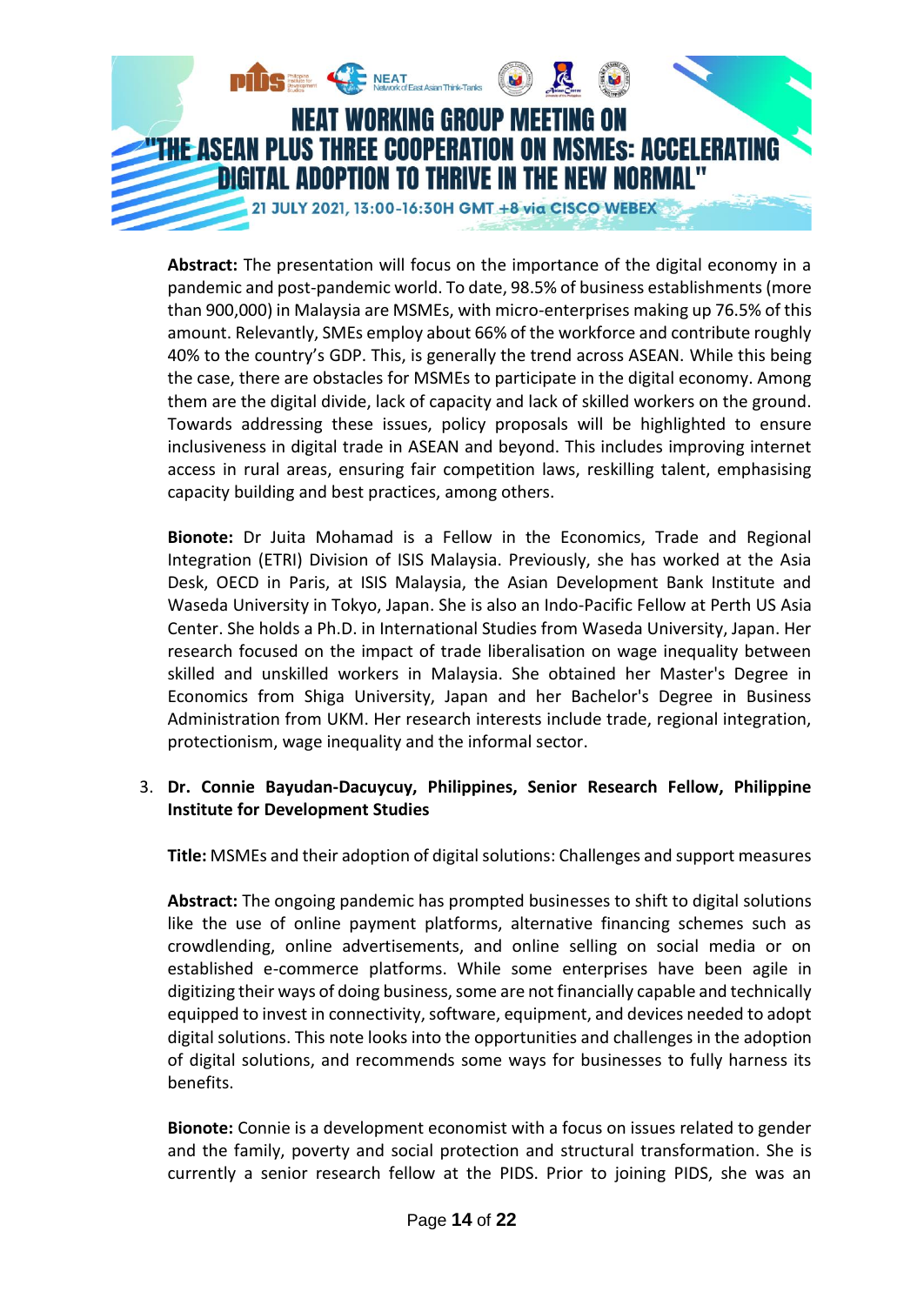

assistant professor at the Economics Department of the Ateneo De Manila University and a consultant to the Asian Development Bank. She obtained her Ph.D. in Economics at Kyoto University.

#### **Discussant:**

**1. Mr. Jovito Jose Katigbak, NEAT Philippines, Foreign Affairs Research Specialist, Foreign Service Institute Philippines**

**Bionote:** Mr. Jovito Jose Katigbak is a Foreign Affairs Research Specialist (FARS) II of the Center for International Relations and Strategic Studies (CIRSS) of the Philippine Foreign Service Institute (FSI). He undertakes policy-oriented research and analysis on trade and development-related matters, under the International Trade and Economics section. Mr. Katigbak has published articles on ASEAN integration, Philippine trade policy, internet economy, and sustainable development.

## **Session 3: Sharing of Results and Recommendations**

#### **Moderator: Dr. Francis Mark Quimba**

Senior Research Fellow, Philippine Institute for Development Studies

#### **Presenters:**

## **1. Mr. Liu Bojian, Singapore, Research Assistant, East Asian Institute**

**Title:** Blockchain as an Infrastructure of Multilateralism: Implications to East Asia Digital Economy

**Abstract:** For MSMEs in East Asia, lowering the cost of cross-border digital business has been facing five technical challenges: (1) payment, (2) financing, (3) logistics, (4) arbitration and (5) taxation. In the backdrop of the booming digital economy across East Asia, tackling those challenges requires multilateral coordination and technological solutions. Blockchain, also known for the distributed ledger technology (DLT), is promising in tackling above five problems. In the era where data can be decisive in economic development, blockchain is perhaps especially significant to small states who would otherwise be disadvantaged in a data shortage due to smaller populations and economic size. Blockchain's applications in data trading and financing may empower small states and small businesses with greater efficiency and transparency. Overall, this paper attempts to argue that, as an infrastructure balancing the efficiency and equality in decentralized approach, blockchain can strengthen multilateral institutions buttressing more robust trusts among states in East Asia.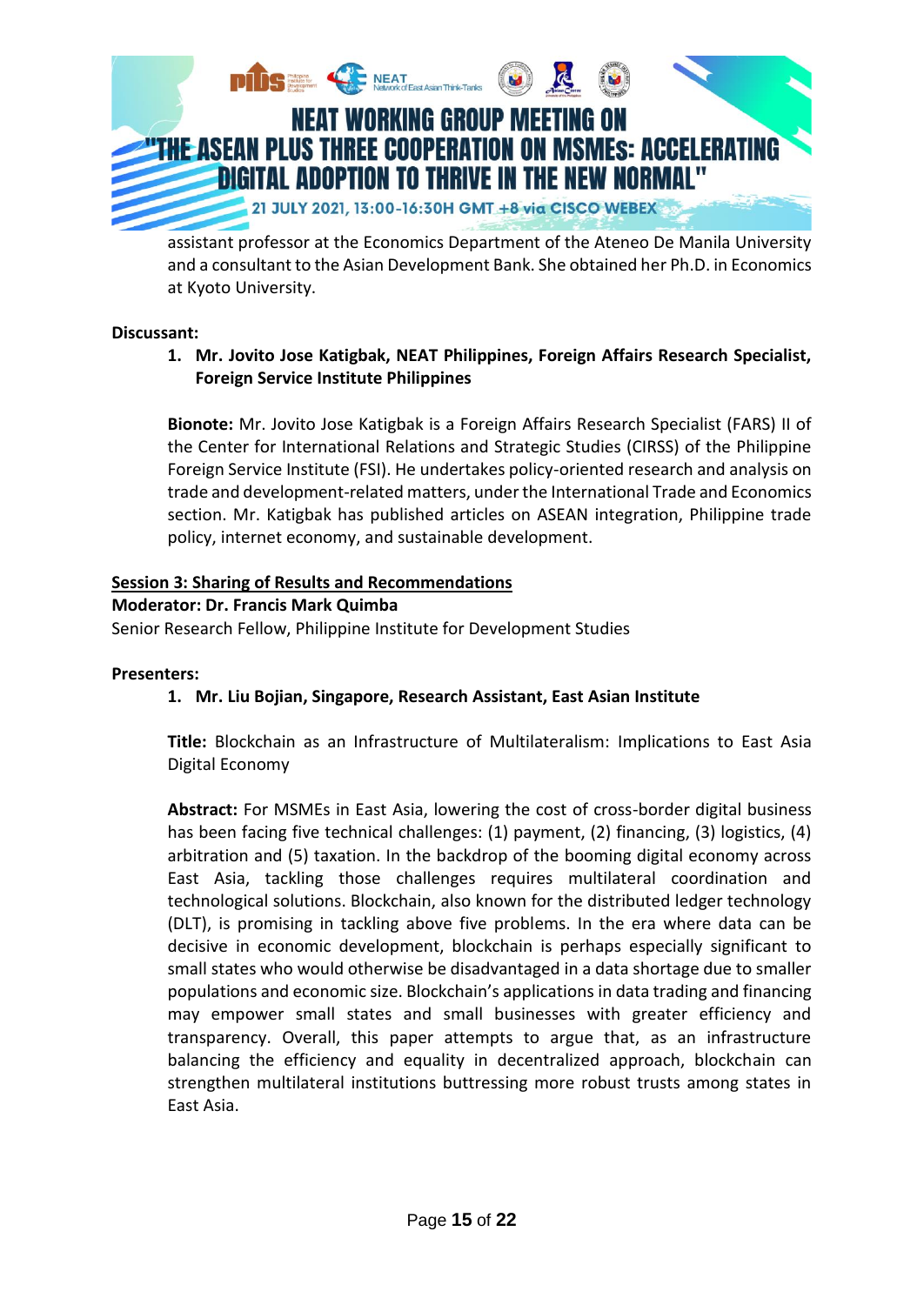

**Bionote:** Bojian LIU is a Research Assistant at East Asian Institute at National University of Singapore. With a regional focus on Asia-Pacific, he is working on international digital governance from legal and political-economy perspectives.

## **2. Mr. Akkanut Wantanasombut, Thailand, Researcher, Institute of Asian Studies, Chulalongkorn University**

**Title:** The Regulatory Dilemma: Thailand's Digital Transformation in Retail

**Abstract:** As the COVID-19 situation continues, physical distancing is necessary. While the global economy sinks into a recession, the pandemic has accelerated a huge growth in digital retailing all over the world. In Thailand, not only traditional large retailers digitally transformed themselves, many new emerged MSME merchants and shoppers are also actively engaged with digital platforms.

Like many countries, Thailand makes efforts to promote e-commerce during the crisis. At the same time, the government has emphasized closing the gap of the digital divide and initiated regulations such as the antitrust, revenue code, personal data protection act, etc. to cope with e-commerce. However, regulations that are not well-adapted to e-commerce may create barriers to entrepreneurs.

This paper discusses the current issues on digital retailing transformation in Thailand. In particular, contradictions between traditional regulatory frameworks and the highly dynamic digital economy.

**Bionote:** Akkanut is currently working at the Institute of Asian Studies, Chulalongkorn University. After receiving his B.Eng. in Mechanical Engineering in 2002, he was active in various industries, such as construction, electronics, automotive, restaurant, and import-export. His career led him to travel throughout the Asian region and brought about a growing interest in the societies and cultures of his neighboring countries. He went back to school at Chulalongkorn University in 2011, where he received his M.A. in Southeast Asian Studies. He is a PhD Candidate in Thai Studies. His research interests include platform economy, cross-border e-commerce, digital economy, and future of work. During the peak of Covid-19 pandemic, Akkanut creates a project for motorcycle taxi drivers and street food vendors in Bangkok. By applying the solidarity economy framework, Akkanut and his team have created a community-based platform, the so-called 'Tamsang-Tamsong' which promote job security and digital literacy for the vulnerable.

**3. Dr. Nguyen Anh Tuan, Viet Nam, Professor in International Economic, Deputy Director General, Institute of Foreign Policy and Strategic Studies, Diplomatic Academy of Vietnam, MOFA of Vietnam**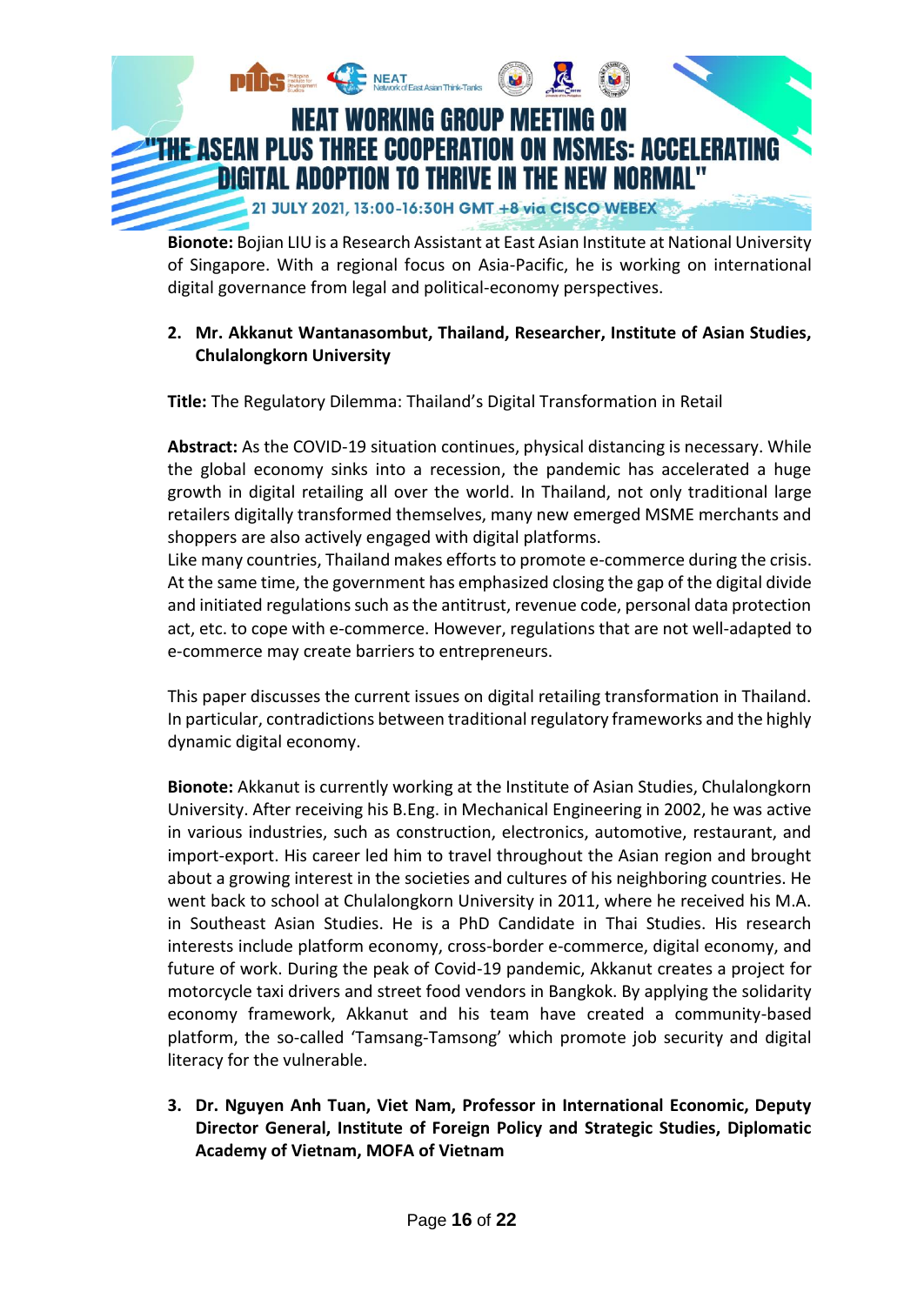

**Title:** Viet Nam's Micro, Small and Medium Enterprises in Post Covid-19: Overcoming Constraints and Accelerating Digital Adoption

**Abstract:** Micro, small and medium enterprises (MSMEs) play vital role in Viet Nam economy since they accounted for more than 98 % of all business, 40 % of GDP, and 50 % of total employment. Yet despite this, MSMEs in Viet Nam can face greater vulnerability to shared barriers as well as additional barriers to start up and/or expand their businesses. The barriers faced by MSMEs are further exacerbated in times of economic uncertainty and downturn, such as that currently being experienced as a result of the global COVID-19 pandemic. The unprecedented impact of the COVID-19 pandemic has been felt across Viet Nam and the business community since the beginning of 2020.

In response, MSMEs have been gradually looking for adaptive and innovative solutions to protect and pivot their business operations including setting up new ventures targeting changing market patterns and consumer behavior. As the initial catatoniclike shock of COVID-19's impact starts to lessen, MSMEs are in search of business solutions that can equip and support them in the post-COVID-19 "new normal" position. The paper is intended to provide analysis on the depth and extent of COVID-19's impact as well as to inform a series of pertinent policy recommendations on how Viet Nam can best address the adverse effects on MSMEs and address specific constraints and acceleration of digital adoption facing MSMEs in the post-COVID-19 new normal period.

**Bionote:** Nguyen Anh Tuan got a bachelor degree of Economics at Moscow University (former Soviet Union) in 1986 and master and doctor degrees at University of Malaya (Malaysia) in 1995 and 2003 respectively. He worked as a researcher at the Institute of World Economy (Academy of Social Sciences and Humanity of Vietnam) for 8 years, then a lecturer and dean of the Faculty of International Economics, the Diplomatic Academy of Vietnam (MOFA) from 2003-2008. He also completed 3 terms of foreign service at the Embassy of Vietnam in Malaysia, Australia and Ukraine. He has written a number of books and articles published in both Vietnam and abroad, in Vietnamese as well as in English. He was conferred the title of associate professor in 2007. He was also Editor-in-Chief of Journal of International Studies of Diplomatic Academy of Vietnam from 2012-2017. Now he is Deputy Director General of Institute for Foreign Policy and Strategic Studies, Diplomatic Academy of Vietnam and Ministry of Foreign Affairs of Vietnam as.

## **Discussant:**

**1. Mr. Bounphieng Pheuaphetlangsy, Lao PDR, Deputy Director, Strategic and International Studies Division of Institute of Foreign Affairs**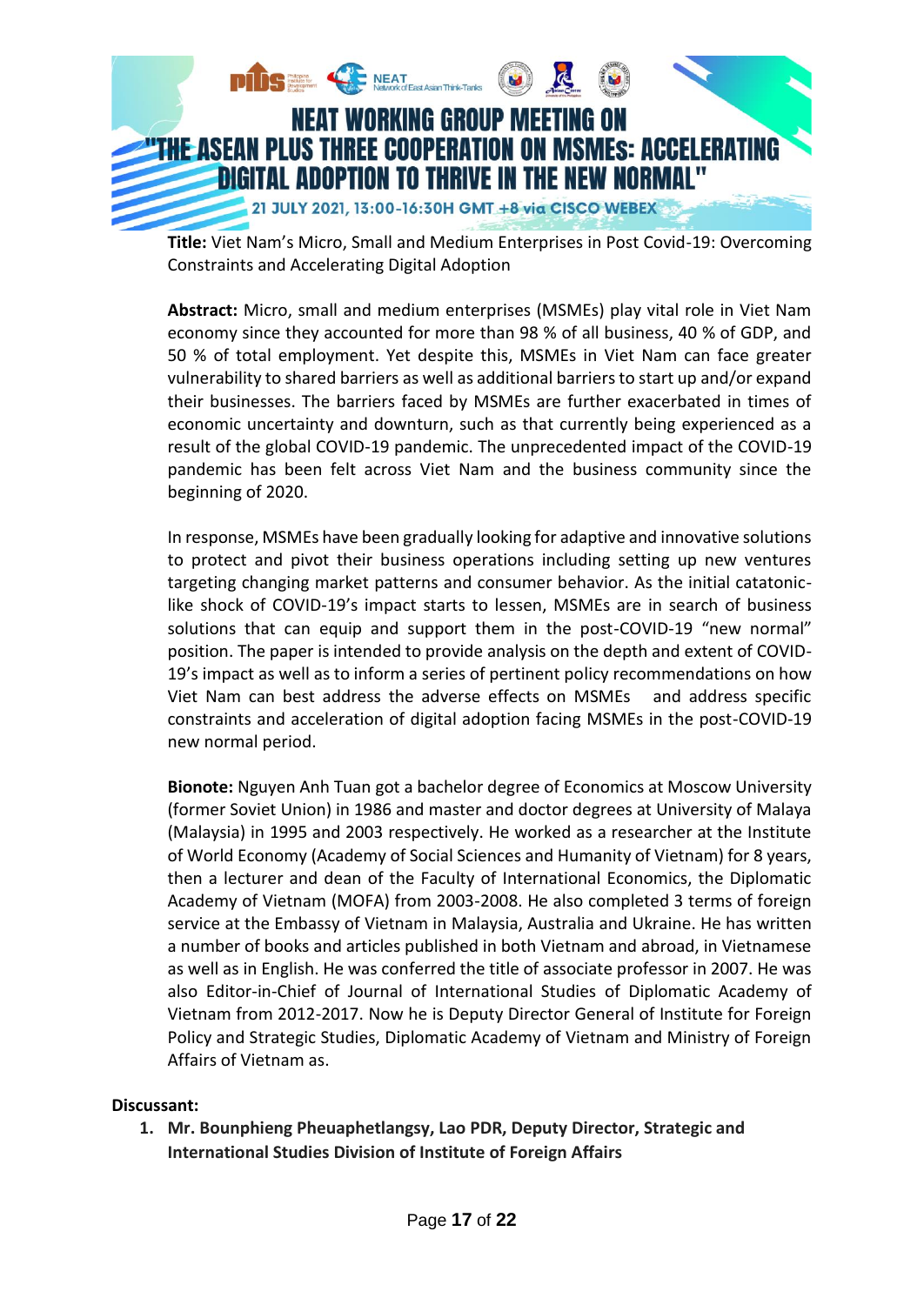

**Bionote:** Bounphieng joined the Institute of Foreign Affairs (IFA), under the Ministry of Foreign Affairs of Laos in 2010 as a coordinator for ASEAN Institute for Strategic and International Studies (ASEAN-ISIS). From 2016-2018, Bounphieng pursued a master's degree in public administration, specializing in policy analysis at the College of Business, Government and Law, Flinders University, Adelaide, Australia. Following that, he returned to the IFA. Since then, he has conducted research on various areas, such as economics, international relations, regional connectivity, and recently on the Belt and Road Initiative (BRI) and Mekong-Lancang Economic Development Belt (MLEDB). Now, he is Deputy Director of Strategic and International Studies Division, IFA.

## **Appendix C: Program**

|                    | Draft Program as of 20 July 2021                                                                                                                                       |                                                                                                                |                                                                                                                      |                                                                                  |                                                                                                                                      |                                                                                                                   |                |
|--------------------|------------------------------------------------------------------------------------------------------------------------------------------------------------------------|----------------------------------------------------------------------------------------------------------------|----------------------------------------------------------------------------------------------------------------------|----------------------------------------------------------------------------------|--------------------------------------------------------------------------------------------------------------------------------------|-------------------------------------------------------------------------------------------------------------------|----------------|
| <b>Time</b>        | Agenda items/Activity                                                                                                                                                  | <b>Presenter/Country</b>                                                                                       | <b>Remarks</b>                                                                                                       | <b>Time</b>                                                                      | <b>Agenda items/Activity</b>                                                                                                         | Presenter/Country                                                                                                 | <b>Remarks</b> |
| 0900-1100H         | Drv-run of presentations<br>(maximum of 10 mins each)<br>*please note that once your                                                                                   | All presenters, discussants, and<br>moderators                                                                 | <b>NEAT Philippines Secretariat will</b><br>facilitate the testing of the video.<br>audio, share screen, and virtual |                                                                                  | <b>Challenges and Policy</b><br>Responses                                                                                            | The UKM Center, Faculty of<br>Economics and Business, Universitas<br>Indonesia                                    |                |
|                    | turn is done, you may leave<br>the dry-run                                                                                                                             |                                                                                                                | background                                                                                                           | 1334-1346H                                                                       | 2.3 Promoting MSMEs in the Dr. Kawai Masahiro<br><b>ASEAN+3 Digital Economy</b>                                                      | lapan                                                                                                             |                |
| $1230H -$<br>1300H | Registration                                                                                                                                                           | AII                                                                                                            |                                                                                                                      |                                                                                  |                                                                                                                                      | <b>Councilor and Distinguished Research</b><br>Fellow/Representative Director,<br>Economic Research Institute for |                |
| 1300H-1310H        | Agenda 1: Opening Ceremonies                                                                                                                                           |                                                                                                                |                                                                                                                      |                                                                                  |                                                                                                                                      | Northeast Asia                                                                                                    |                |
|                    | <b>Welcoming Remarks</b>                                                                                                                                               | <b>NEAT Philippines</b>                                                                                        | <b>NEAT Philippines Secretariat</b><br>and                                                                           |                                                                                  |                                                                                                                                      | <b>Japan Forum on International</b><br>Relations                                                                  |                |
|                    |                                                                                                                                                                        |                                                                                                                | <b>Dr. Celia Reves</b><br>Country Coordinator.<br><b>NEAT Philippines</b><br>Chair, NEAT 34th CCM                    | 1346-1358H                                                                       | 2.4 Journey to Recovery and Mr. John Paul C. Flaminiano<br>the Next Normal for<br><b>Philippine MSMEs</b>                            | <b>Philippines</b><br><b>Associate Director &amp; Senior</b><br>Economist                                         |                |
|                    | <b>Opening Address</b>                                                                                                                                                 | <b>NEAT Philippines</b>                                                                                        | Mr. Jerry Clavesillas<br>Director, Bureau of Small and<br><b>Medium Enterprise</b>                                   |                                                                                  |                                                                                                                                      | Asian Institute of<br>Management Rizalino S. Navarro<br><b>Policy Center for Competitiveness</b>                  |                |
|                    |                                                                                                                                                                        |                                                                                                                | Development, DTI<br><b>Head of Philippine Delegation,</b><br><b>ASEAN</b><br>Coordinating Committee on               | 1358-1403H                                                                       | Discussant 1                                                                                                                         | Dr. Joefe Santarita<br><b>NEAT Philippines</b><br>Dean, Asian Center<br>University of the Philippines             |                |
|                    |                                                                                                                                                                        |                                                                                                                | Micro, Small and Medium<br>Enterprises (ACCMSME)                                                                     | 1403-1418H                                                                       | Q&A 1                                                                                                                                | c/o Moderator                                                                                                     |                |
|                    | <b>Virtual Photo Opportunity</b>                                                                                                                                       | All                                                                                                            | <b>NEAT Philippines Secretariat will</b>                                                                             | 1418-1423H                                                                       | <b>Break</b>                                                                                                                         |                                                                                                                   |                |
|                    |                                                                                                                                                                        |                                                                                                                | facilitate                                                                                                           | 1423-1524H                                                                       | Session 2: Sharing of Results and Recommendations<br><b>Moderator: Dr. Aniceto Orbeta</b>                                            |                                                                                                                   |                |
| 1310H-1620H        | Agenda 2: Presentation of the Studies per Country, Discussions, and Q&A                                                                                                |                                                                                                                |                                                                                                                      |                                                                                  |                                                                                                                                      | Senior Research Fellow, Philippine Institute for Development Studies                                              |                |
|                    | Kindly take note of time allotment per presenter is 12 mins; per discussant is 5 mins; and Q&A per<br>session is 15 mins (total of 3 sessions)                         |                                                                                                                | 1423-1435H                                                                                                           | 2.5 Regional Cooperation in   Dr. Choong Lyol Lee<br>Digital Economy for SMEs in | Korea                                                                                                                                |                                                                                                                   |                |
|                    | 1310H-1423H Session 1: Sharing of Results and Recommendations<br>Moderator: Dr. Josef Yap<br>Senior Technical Advisor, ASEP-CELLs Project, Ateneo School of Government |                                                                                                                | <b>APT Countries</b>                                                                                                 |                                                                                  | Professor, Department of Economics<br>Korea University.<br>Republic of Korea                                                         |                                                                                                                   |                |
| 1310-1322H         | 2.1 Regulatory Consideration Prof. Andy Lee<br>of Digital Economy                                                                                                      | China<br>Deputy Dean, the Institute of<br><b>Regulatory Science for Medical</b><br>Devices, Sichuan University |                                                                                                                      | 1435-1447H                                                                       | 2.6 The Boom of Digital<br><b>Trade and the Challenges</b><br>Faced by MSMEs in Malaysia Research Fellow<br>and ASEAN Post Pandemic. | Dr. Juita Mohamad<br>Malavsia<br>Institute of Strategic and<br><b>International Studies Malaysia</b>              |                |
| 1322-1334H         | 2.2 Digitizing MSME in<br>Indonesia During the<br>Pandemic: Opportunities,                                                                                             | <b>Dr. Zakir Mahmud</b><br>Indonesia<br>Director                                                               |                                                                                                                      | 1447-1459H                                                                       | 2.7 MSMEs and their<br><b>Adoption of Digital</b>                                                                                    | Dr. Connie Bayudan-Dacuycuy<br><b>Philippines</b><br>Senior Research Fellow                                       |                |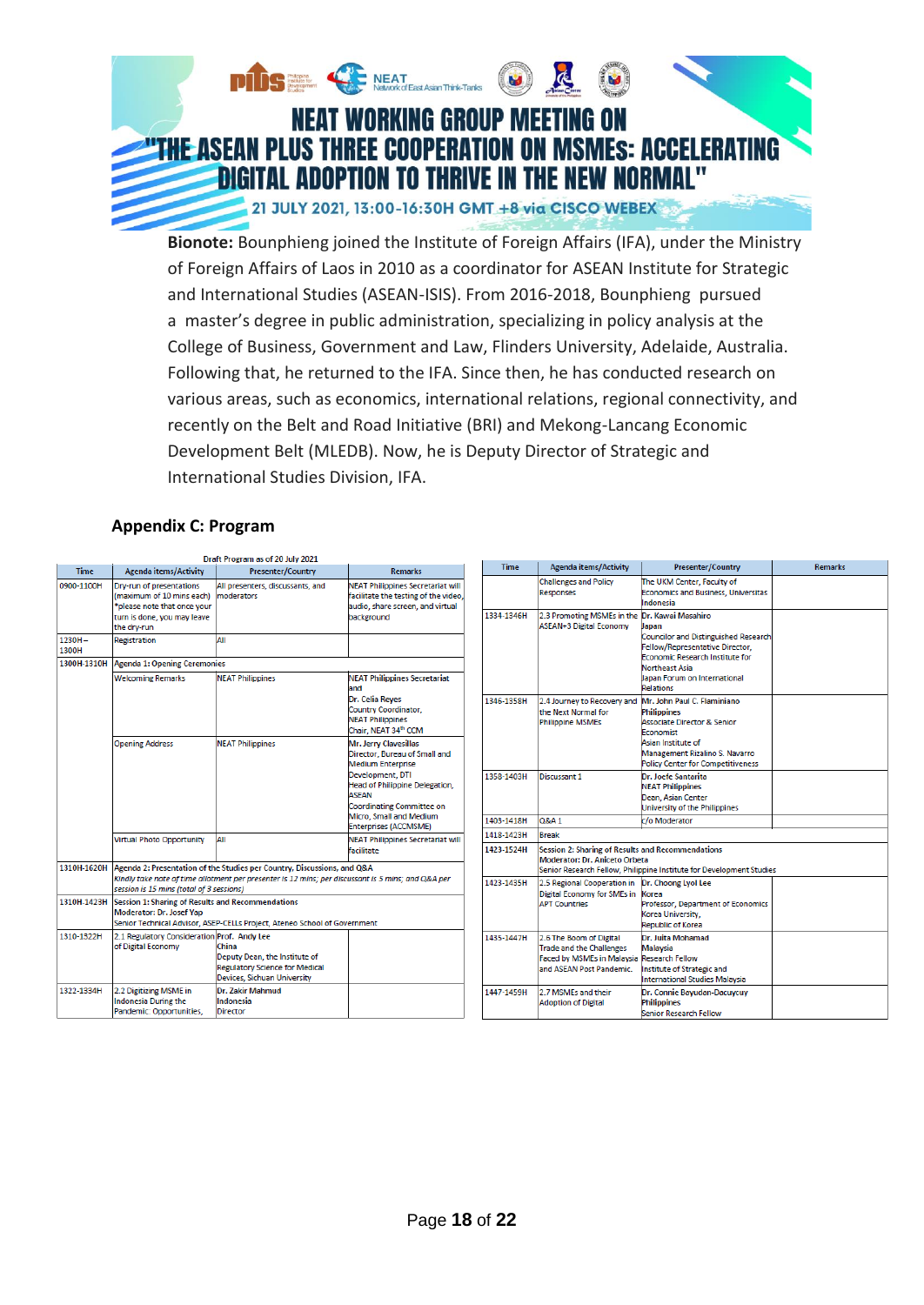

| Time       | <b>Agenda items/Activity</b>                                                                                                                                                                         | Presenter/Country                                                                                                                                                                | <b>Remarks</b>                                                                                                                                               |
|------------|------------------------------------------------------------------------------------------------------------------------------------------------------------------------------------------------------|----------------------------------------------------------------------------------------------------------------------------------------------------------------------------------|--------------------------------------------------------------------------------------------------------------------------------------------------------------|
|            | Solutions: Challenges and<br><b>Support Measures</b>                                                                                                                                                 | Philippine Institute for Development<br><b>Studies</b>                                                                                                                           |                                                                                                                                                              |
| 1459-1504H | Discussant 2:                                                                                                                                                                                        | Mr. Jovito Jose Katigbak<br><b>NEAT Philippines</b><br>Foreign Affairs Research Specialist<br>Foreign Service Institute Philippines                                              |                                                                                                                                                              |
| 1504-1519H | <b>O&amp;A 2</b>                                                                                                                                                                                     | c/o Moderator                                                                                                                                                                    |                                                                                                                                                              |
| 1519-1524H | <b>Break</b>                                                                                                                                                                                         |                                                                                                                                                                                  |                                                                                                                                                              |
| 1524.      | Session 3: Sharing of Results and Recommendations<br><b>Moderator: Dr. Francis Mark Quimba</b><br>Senior Research Fellow, Philippine Institute for Development Studies                               |                                                                                                                                                                                  |                                                                                                                                                              |
| 1524-1536H | 2.8 Blockchain as an<br>Infrastructure of<br>Multilateralism: Implications Research Assistant<br>to East Asia Digital Economy East Asian Institute                                                   | Mr. Liu Bojian<br>Singapore                                                                                                                                                      |                                                                                                                                                              |
| 1536-1548H | <b>Thailand's Digital</b><br><b>Transformation in Retail</b>                                                                                                                                         | 2.9 The Regulatory Dilemma: Mr. Akkanut Wantanasombut<br>Thailand<br>Researcher<br>Institute of Asian Studies.<br><b>Chulalongkorn University</b>                                |                                                                                                                                                              |
| 1548-1600H | 2.10 Viet Nam's Micro, Small Dr. Nguyen Anh Tuan<br>and Medium Enterprises in<br>Post Covid-19: Overcoming<br><b>Constraints and Accelerating Deputy Director General</b><br><b>Digital Adoption</b> | <b>Viet Nam</b><br>Professor in International Economic<br>Institute of Foreign Policy and<br><b>Strategic Studies</b><br>Diplomatic Academy of Vietnam<br><b>MOFA of Vietnam</b> |                                                                                                                                                              |
| 1600-1605H | Discussant 3                                                                                                                                                                                         | Mr. Bounphieng Pheuaphetlangsy<br>Lao PDR<br><b>Deputy Director</b><br><b>Strategic and International Studies</b><br>Division of Institute of Foreign Affairs                    |                                                                                                                                                              |
| 1605-1620H | <b>Q&amp;A3</b>                                                                                                                                                                                      | c/o Moderator                                                                                                                                                                    |                                                                                                                                                              |
| 1620-1630H | Agenda 3: Wrap-up and<br><b>Closing Remarks</b>                                                                                                                                                      | <b>NEAT Philippines</b>                                                                                                                                                          | Director Jim San Agustin<br><b>ASEAN Economic Community</b><br>Division, Office of the ASEAN<br>Affairs, Department of Foreign<br><b>Affairs Philippines</b> |

## **Appendix D: List of Attendees**

| <b>NEAT</b> | Name of Participant(s)/                                                   |
|-------------|---------------------------------------------------------------------------|
| Country     | <b>Position and Affiliation</b>                                           |
| (No. of     |                                                                           |
| Participant |                                                                           |
| s)          |                                                                           |
| Brunei      | MS. HAJAH SITI MASLINA BINTI HAJI MD SAID (was not able to attend)        |
| Darussala   | Acting Special Duties Officer Grade I                                     |
| m(1)        | Industry and Business Ecosystem Division, Ministry of Finance and Economy |
| Cambodia    | H.E Mr. KANG Chandararot                                                  |
| (8)         | Under Secretary of State                                                  |
|             | Ministry of Post and Telecommunication                                    |
|             | H.E Mr. SENG Sopheap                                                      |
|             | President of Cambodia Academy of Digital Technology                       |
|             | Mr. SAM Sethesery                                                         |
|             |                                                                           |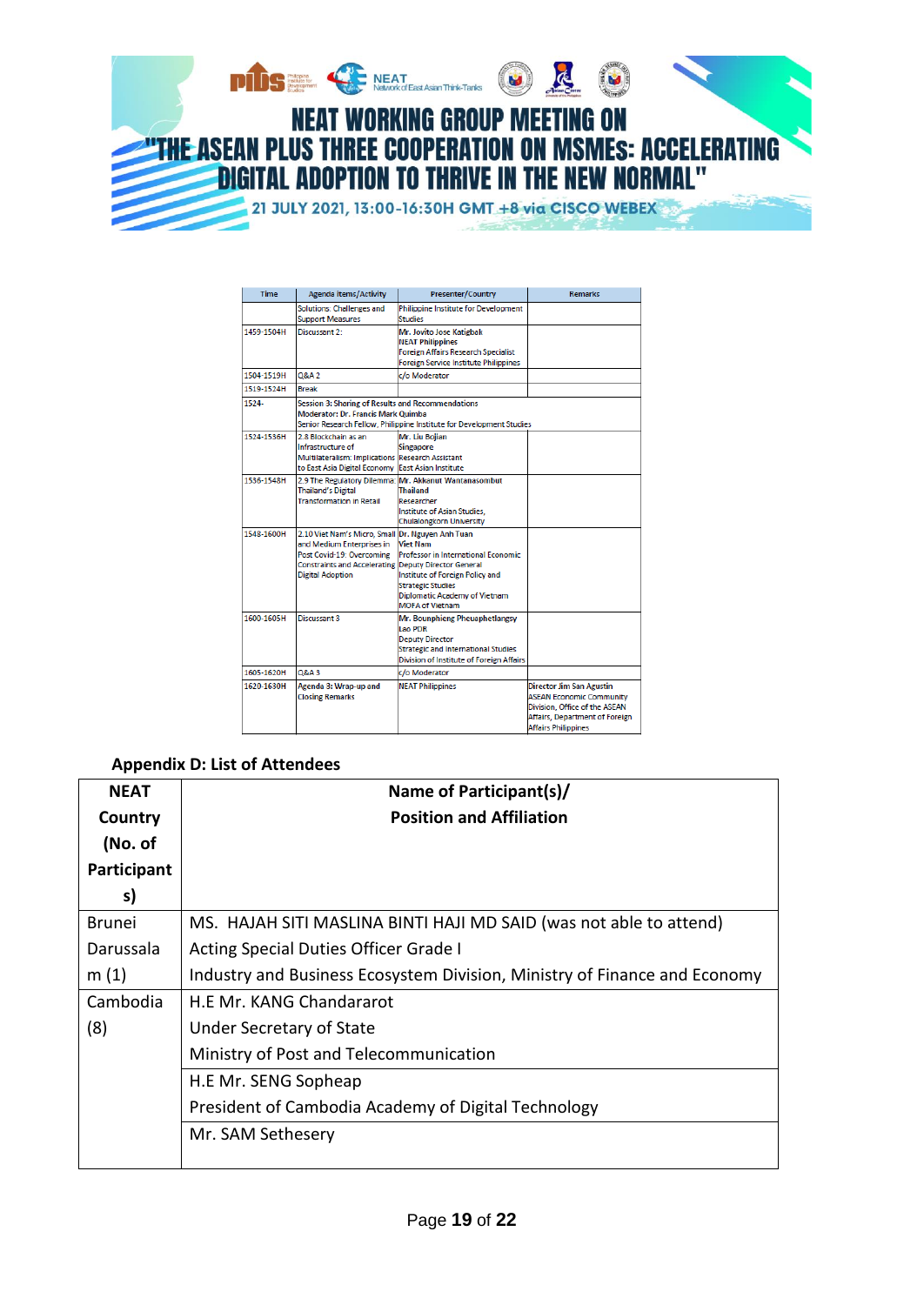|                | <b>DIIS</b> Institute for                                                    |  |  |  |
|----------------|------------------------------------------------------------------------------|--|--|--|
|                | <b>NEAT WORKING GROUP MEETING ON</b>                                         |  |  |  |
|                | FHE ASEAN PLUS THREE COOPERATION ON MSMES: ACCELERAT                         |  |  |  |
|                | <b>DIGITAL ADOPTION TO THRIVE IN THE NEW NORMAL"</b>                         |  |  |  |
|                |                                                                              |  |  |  |
|                | 21 JULY 2021, 13:00-16:30H GMT +8 via CISCO WEBEX                            |  |  |  |
|                | Vice-president of National institute of Post, telecommunications and         |  |  |  |
|                | Information and Communications Technology                                    |  |  |  |
|                | Mr. SUN Rapid                                                                |  |  |  |
|                | Deputy Director-General of Department of Information and                     |  |  |  |
|                | <b>Communications Technology</b>                                             |  |  |  |
|                | Mr. THAN Sokthearin                                                          |  |  |  |
|                | Press Attache of Minister's office                                           |  |  |  |
|                | Mr. LOR Sathya                                                               |  |  |  |
|                | <b>Deputy Director General</b>                                               |  |  |  |
|                | Ministry of Industry, science, technology and innovation                     |  |  |  |
|                | Mr. NOY Chumneanh                                                            |  |  |  |
|                | <b>Deputy Director General</b>                                               |  |  |  |
|                | Ministry of Foreign Affairs and International Cooperation                    |  |  |  |
|                | Ms. Dolla HOR                                                                |  |  |  |
|                | <b>NEAT Cambodia Contact Person</b>                                          |  |  |  |
|                | Cambodian Ministry of Foreign Affairs and International Cooperation          |  |  |  |
| People's       | Prof. Anyu Lee, Professor and Deputy dean, the Institute of Regulatory       |  |  |  |
| Republic of    | Science for Medical Devices at Sichuan university                            |  |  |  |
| China (1)      |                                                                              |  |  |  |
| Indonesia (    | DR. ZAKIR MAHMUD                                                             |  |  |  |
| 1)             | Director                                                                     |  |  |  |
|                | The UKM Center, Faculty of Economics and Business, Universitas Indonesia     |  |  |  |
| Japan (1)      | PROF. KAWAI MASAHIRO                                                         |  |  |  |
|                | Councilor and Distinguished Research Fellow, Japan Forum on International    |  |  |  |
|                | Relations / Representative Director, Economic Research Institute for         |  |  |  |
|                | Northeast Asia / Professor Emeritus, University of Tokyo                     |  |  |  |
| South          | PROF. LEE CHOONGYOL                                                          |  |  |  |
| Korea (1)      | Professor, Department of Economics                                           |  |  |  |
|                | Korea University,                                                            |  |  |  |
|                | Republic of Korea                                                            |  |  |  |
| Lao            | MR. BOUNPHIENG PHEUAPHETLANGSY                                               |  |  |  |
| <b>PDR (1)</b> | Deputy Director                                                              |  |  |  |
|                | Strategic and International Studies Division of Institute of Foreign Affairs |  |  |  |
| Malaysia (     | DR. JUITA MOHAMAD                                                            |  |  |  |
| 1)             | Research Fellow                                                              |  |  |  |
|                | Institute of Strategic and International Studies Malaysia                    |  |  |  |

J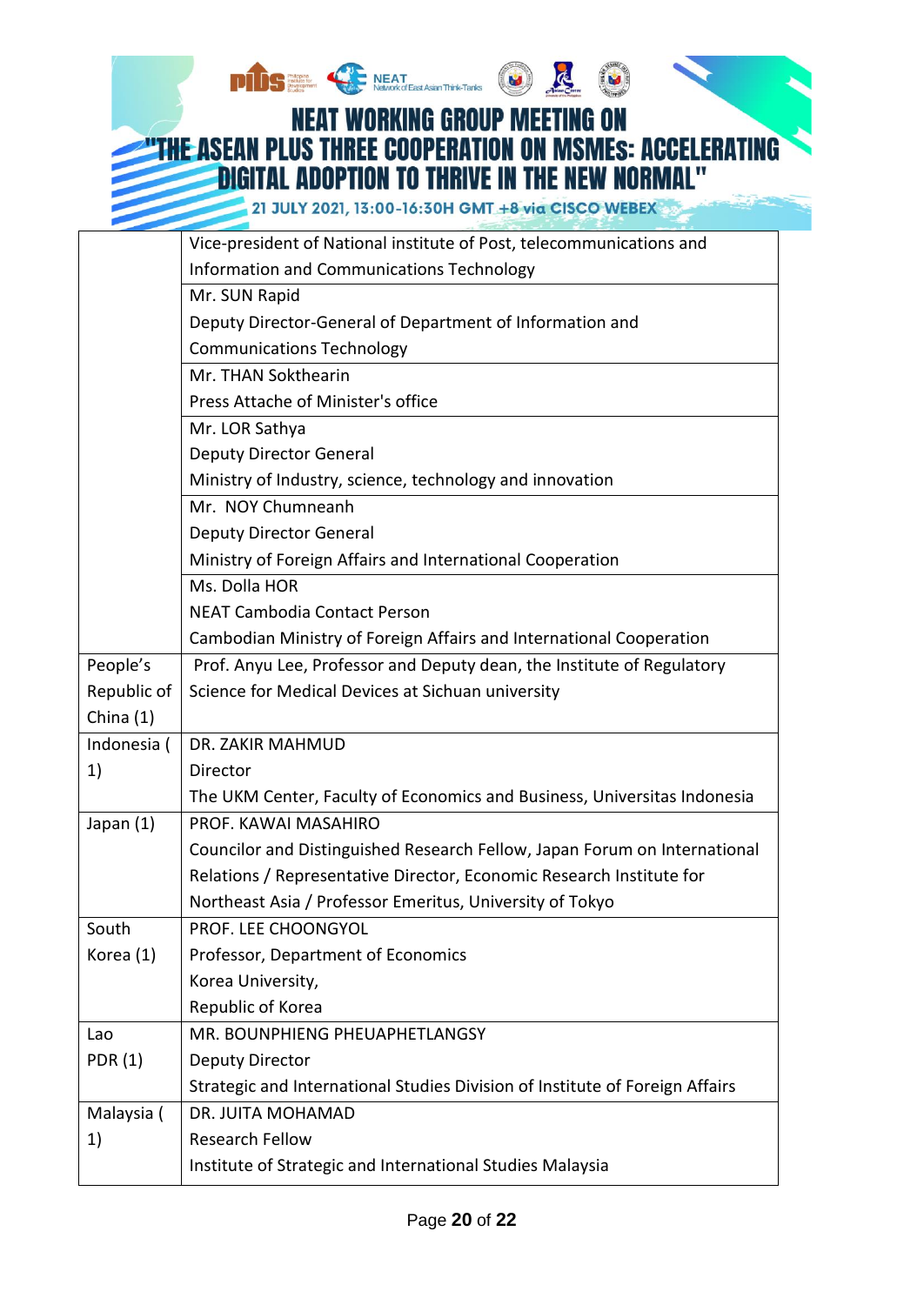**PIDS : CARRY NEAT CORG ) NEAT WORKING GROUP MEETING ON THE ASEAN PLUS THREE COOPERATION ON MSMES: ACCELERATING DIGITAL ADOPTION TO THRIVE IN THE NEW NORMAL"** 

21 JULY 2021, 13:00-16:30H GMT +8 via CISCO WEBEX

| Philippines | DR. CELIA M. REYES                                               |
|-------------|------------------------------------------------------------------|
| (14)        | President, Philippine Institute for Development Studies and      |
|             | <b>NEAT Philippines Country Coordinator</b>                      |
|             | DR. CONNIE BAYUDAN-DACUYCUY                                      |
|             | Senior Research Fellow                                           |
|             | Philippine Institute for Development Studies                     |
|             | DR. JOSEF YAP                                                    |
|             | Philippines                                                      |
|             | Expert, Regional Economic Integration                            |
|             | <b>DIRECTOR JIM SAN AGUSTIN</b>                                  |
|             | ASEAN Economic Community Division, Office of the ASEAN Affairs,  |
|             | Department of Foreign Affairs Philippines                        |
|             | DR. ANICETO ORBETA                                               |
|             | Senior Research Fellow                                           |
|             | Philippine Institute for Development Studies                     |
|             | Director Jerry T. Clavesillas                                    |
|             | Bureau of Small and Medium Enterprises Development               |
|             | Department of Trade and Industry                                 |
|             | Philippines                                                      |
|             | DR. JOEFE SANTARITA                                              |
|             | Dean, Asian Center                                               |
|             | University of the Philippines                                    |
|             | MR. JOVITO JOSE KATIGBAK                                         |
|             | Foreign Affairs Research Specialist                              |
|             | Foreign Service Institute Philippines                            |
|             | MR. JOHN PAUL C. FLAMINIANO                                      |
|             | <b>Associate Director &amp; Senior Economist</b>                 |
|             | AIM RSN Policy Center for Competitiveness Asian Institute of     |
|             | Management Rizalino S. Navarro Policy Center for Competitiveness |
|             | DR. FRANCIS MARK QUIMBA                                          |
|             | Senior Research Fellow                                           |
|             | Philippine Institute for Development Studies                     |
|             | MS. MELALYN MANTARING                                            |
|             | <b>NEAT Philippines Focal Person</b>                             |
|             | MS. JEAN CLARISSE CARLOS                                         |
|             | <b>NEAT Philippines Focal Person</b>                             |